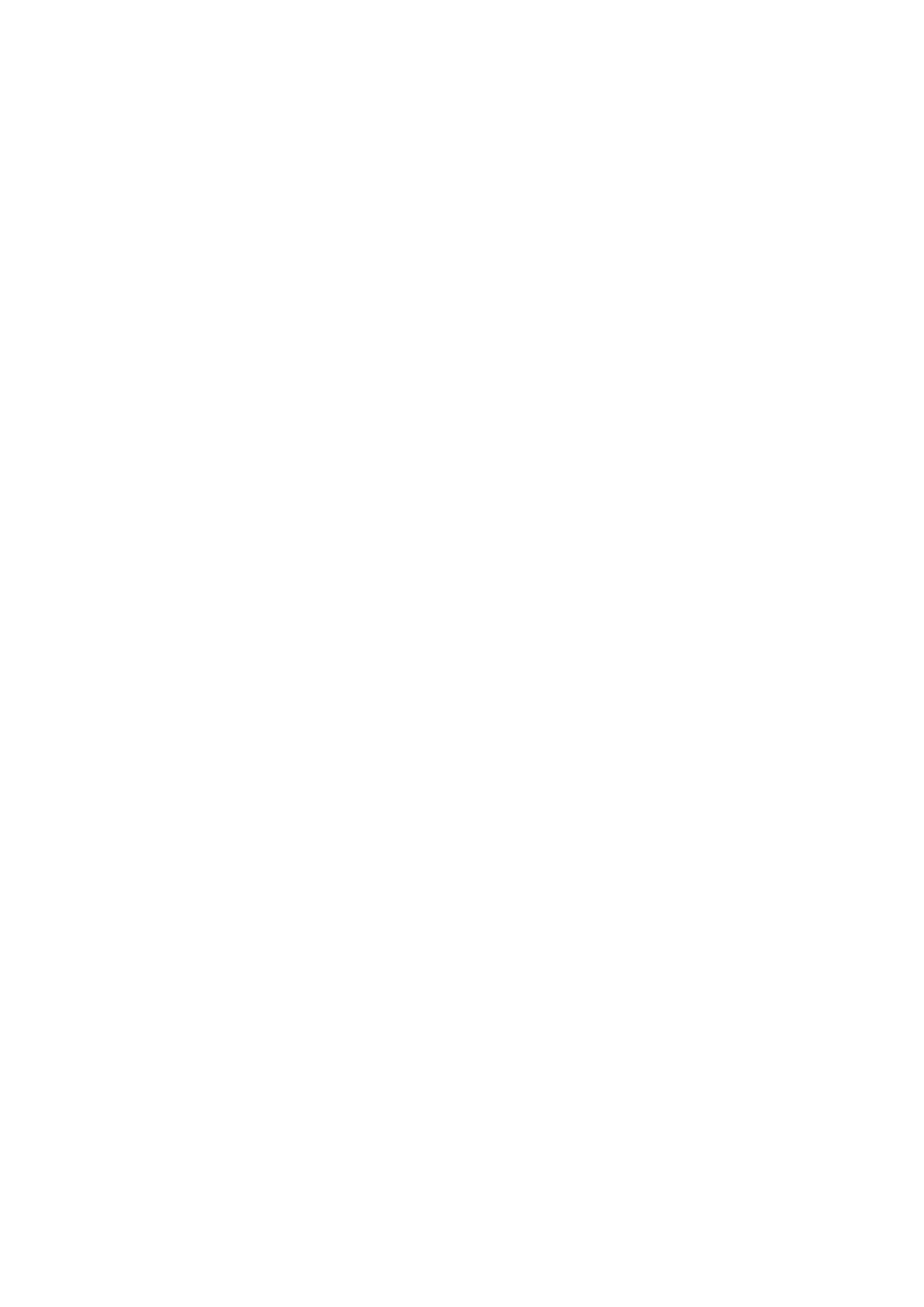**Teacher education: Language issues in multilingual educational contexts: Sensitising Subject Student Teachers for Language Issues and Cultural Perspectives**

> **Marie-Anne HANSEN-PAULY, University of Luxembourg, Postgraduate Secondary Teacher Education\***

**\*For some general information on the training programme see http://wwwfr.uni.lu/studies/flshase/formation\_pedagogique\_des\_enseignants\_du\_secondaire**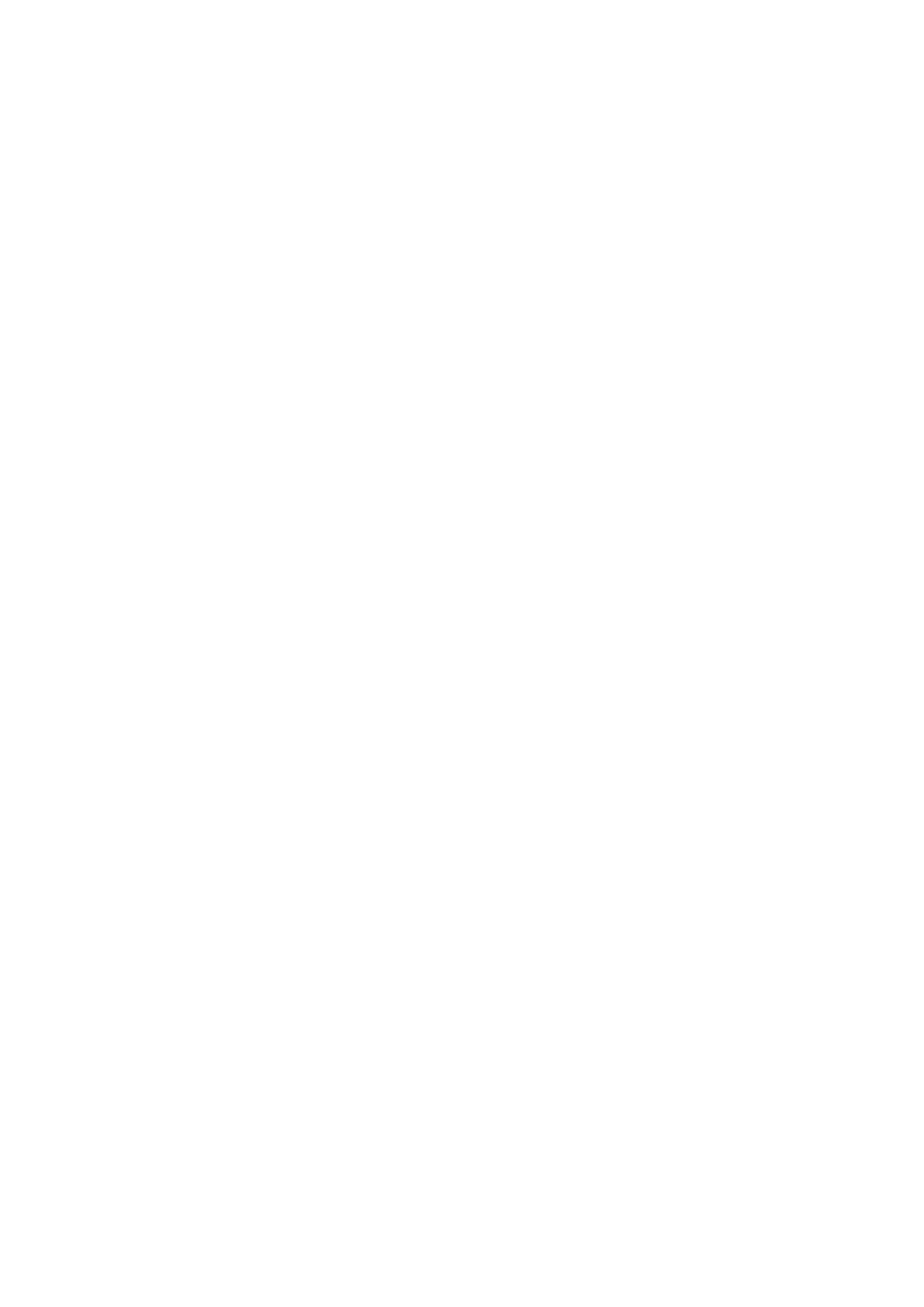#### <span id="page-4-0"></span>**Abstract**

This document is directly linked to educational policies in Luxembourg and the challenges of multilingual school practices for subject teachers. The vehicular languages are German and French with national regulations about language use in each class/ subject. The project presented here aims at enhancing teachers' professional language skills as part of their general teaching proficiency asthey have to cater for more and more linguistically diverse learners.

The proposed course targets young secondary teachers, at postgraduate level, who are requested to confront concepts of learning and theoretical models with their own experiences in the classroom. The selected key areas for professional development are awareness for language issues, key notions of language learning processes, concepts of subject literacies and discourse functions, interaction for learning, multilingual didactics, cultural contexts of learning as well as evaluation questions. For each area, a similar approach includes driving questions, key words, selected references, targeted teacher competences as well as a few suggestions for training activities.

The needs of teachers varying greatly, the areas for development are not equally relevant for all. The course leaves room for trainers' initiatives and puts emphasis on situated approaches to methodological issues. Classroom-based investigations and a reflective stance should improve practice. A reading list is added.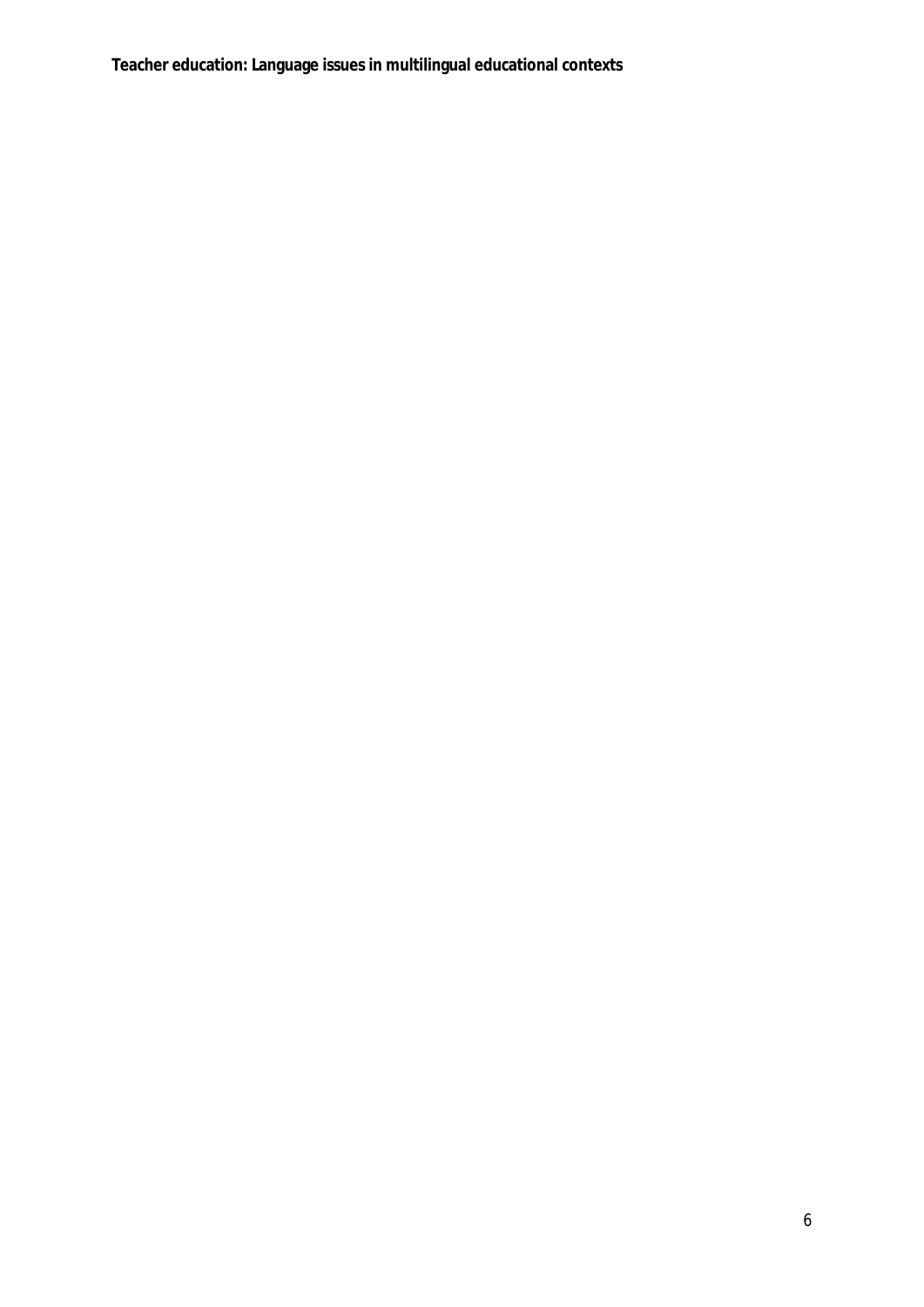# **Contents**

| Multilingualism, knowledge development and cultural perspectives on learning: a course for |  |
|--------------------------------------------------------------------------------------------|--|
| 1.                                                                                         |  |
| 2.                                                                                         |  |
| 3.                                                                                         |  |
| Developing language for teaching and managing interaction for learning 21<br>4.            |  |
| Facilitating the development of receptive and productive language skills for subject<br>5. |  |
| 6.                                                                                         |  |
|                                                                                            |  |
| Evaluating language use, learning / teaching processes and outcomes31<br>7.                |  |
|                                                                                            |  |
|                                                                                            |  |
|                                                                                            |  |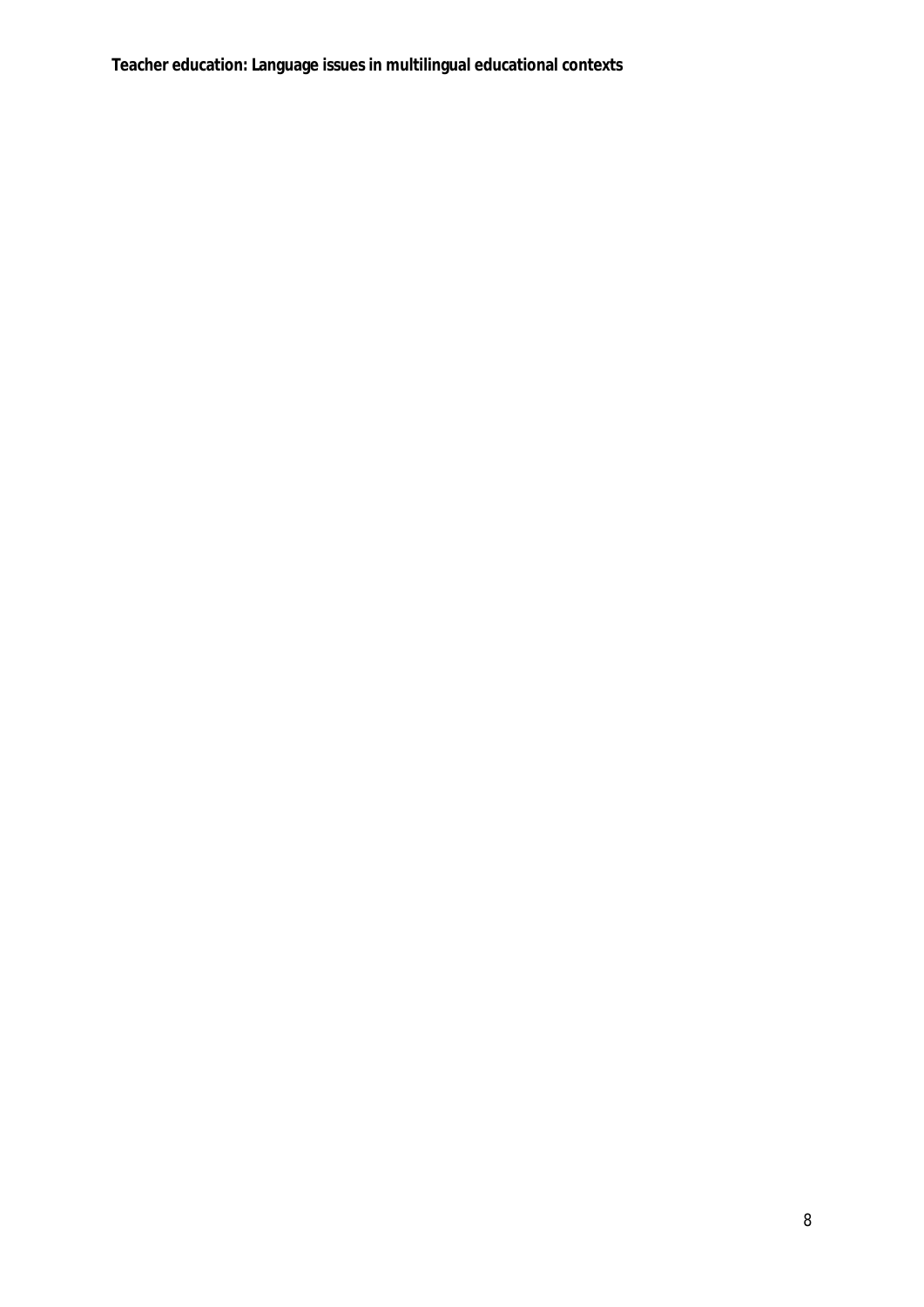#### <span id="page-8-0"></span>**Preliminary remarks on "Multilingual contexts "**

This paper reflects work in progress by a team of teacher educators for secondary education at the University of Luxembourg<sup>1</sup>. It refers to the particular language situation of Luxembourg, yet it addresses many issues of general importance for raising student teachers' awareness of various language dimensions of their subjects and subject teaching, to make them, as it were, 'language – sensitive'. The country is officially trilingual: *Lëtzebuergesch*, the national language, is mostly used for informal interaction, French and German for administrative and legislative matters (law of 1984), whereas various other languages linked to migration and internationalization have in recent decades become more and more noticeable, too. In secondary education, German and French are the official languages of instruction (*langues véhiculaires*); their use has been redefined in ministerial guidelines (2010). A crucial distinctive feature of Luxembourg secondary education isthat in most caseslearners' and teachers' first languages (Lëtzebuergesch, or e.g. Portuguese or any other language) do not correspond to the official languages of schooling or instruction.

On the one hand, multilingualism in education means well-defined areas and functions for different languages, with clearly fixed regulations concerning the curriculum, set books, interaction and exams; on the other hand, both teachers and learners, constantly and spontaneously change languagesin and outside school, according to situations and expectations. In other words, to use a distinction made by the Council of Europe in the Common European Framework of Reference for Languages (2001), educational policies are **multilingual** and well regulated; the persons, however, who are involved in processes of learning and teaching, all have **plurilingual** repertoires and competences and can adapt their use of languages to situations and requirements.

This means, for example, most subject teachers have to teach their subjects in two languages, in German and French, neither of which is a first language for the great majority of learners. It also means that learners acquire subject knowledge and competences through both German and French, the two main languages of schooling.

In such circumstances of regulated instruction and recommended interaction, on the one hand, the multilingual educational frame and policies remain relatively stable (prescribed languages of instruction and testing, resources such as textbooks, definition of learning outcomes); this is the more static and only slowly changing dimension of multilingualism. On the other hand, learners (and teachers) are constantly challenged to develop their language repertoire; they constitute the active and progressive dimension. It is their dynamic use of languages that evolves and that will have an impact on the construction of knowledge and cultural identity. In this dialectical interaction between a multilingual educational system and plurilingual social actors (Coste/ Simon 2009) the need for a specific training course, which gives young subject teachers more orientation and security, has arisen. The initial focus was on the role of vehicular languages and content learning. Early inspiration has also come from *Language Education Policy Profile: Grand Duchy of Luxembourg,* from *Réajustement de l'enseignement des langues* (2007), participation in European projects on related topics (*CLIL across Contexts: A scaffolding framework for teacher education*, 2006-2009; EUCIM-TE: *European Core Curriculum for teacher education and further training: raise teacher competencies to teach immigrant*

<sup>1</sup> Vic Jovanovic, Sabine Ehrhart, Michael Langner, Michaela Franzen, Frank Schmit, Marie-Anne Hansen-Pauly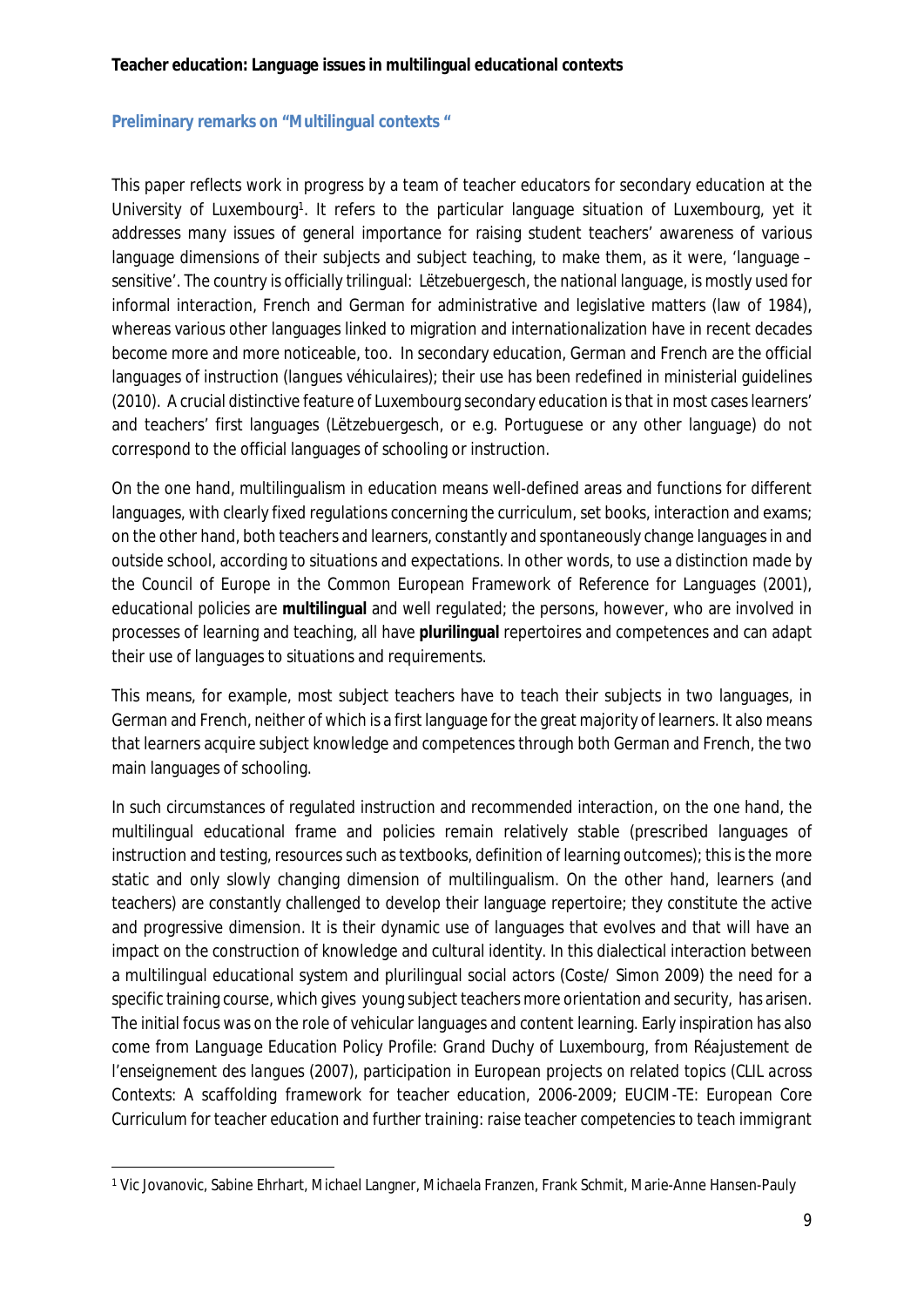*multilingual pupils*, 2008-2010) and studies of the LCMI research unit at the University of Luxembourg, such as *Plurilingualism and Teacher Education: A Critical Approach*. (Ehrhart/ Hélot/ LeNevez 2010).

# <span id="page-9-0"></span>**Multilingualism, knowledge development and cultural perspectives on learning: a course for language sensitive subject teaching**

**The aim** of the course on multilingualism and learning is to define, develop and integrate teachers' language competences and general teaching competences by focussing on their strategies for using language (and eliciting learners' language use) to construct knowledge in the context of various subjects.

**Driving questions:**

- How can subject teachers be prepared (through initial teacher education and later professional development) for complex linguistic learning situations?
- How can teachers be assisted to expand **professional proficiency** in their second languages, in particular in the languages they use for teaching?
- What information (theories, concepts) skills/ competences, strategies and techniques do they require to further their students' language competence/ skills and awareness of cultural perspectives in learning situations?

## **General approach**

This course aims at offering a general framework for teachers' professional development in the area of subject instruction and knowledge construction through a second or foreign language. Regulations and details of language policies in general and in technical secondary education are not identical (*Enseignement secondaire et Enseignement secondaire technique*). They are related to the targeted vocational and academic outcomes. Learners' competence in the various school languages varies. The underlying assumption of the course is that despite the permanent need for teachers to take into consideration specific subject and language classroom situations, schools will benefit from a shared general approach to linguistic matters in education.

No formal language teaching is offered; theories of learning and language acquisition are presented so that the role of language in learning processes can be analysed. The aim isto enable young teachers to reflect on practice and to adapt language use to effective (subject and language) learning in concrete classroom situations.

The student teachers have high levels of language competence in the languages of schooling (usually equivalent to C1 and above) confirmed by previous language tests, which are part of the entry examinations to the teacher education programme. What they aspire to develop is a professional level of language proficiency for the promotion of subject learning in (multilingual) teaching situations.

The course has a **dual focus on the teaching and learning dimensions**. It takes an integrated approach to

student teachers' development of language competences *for teaching* and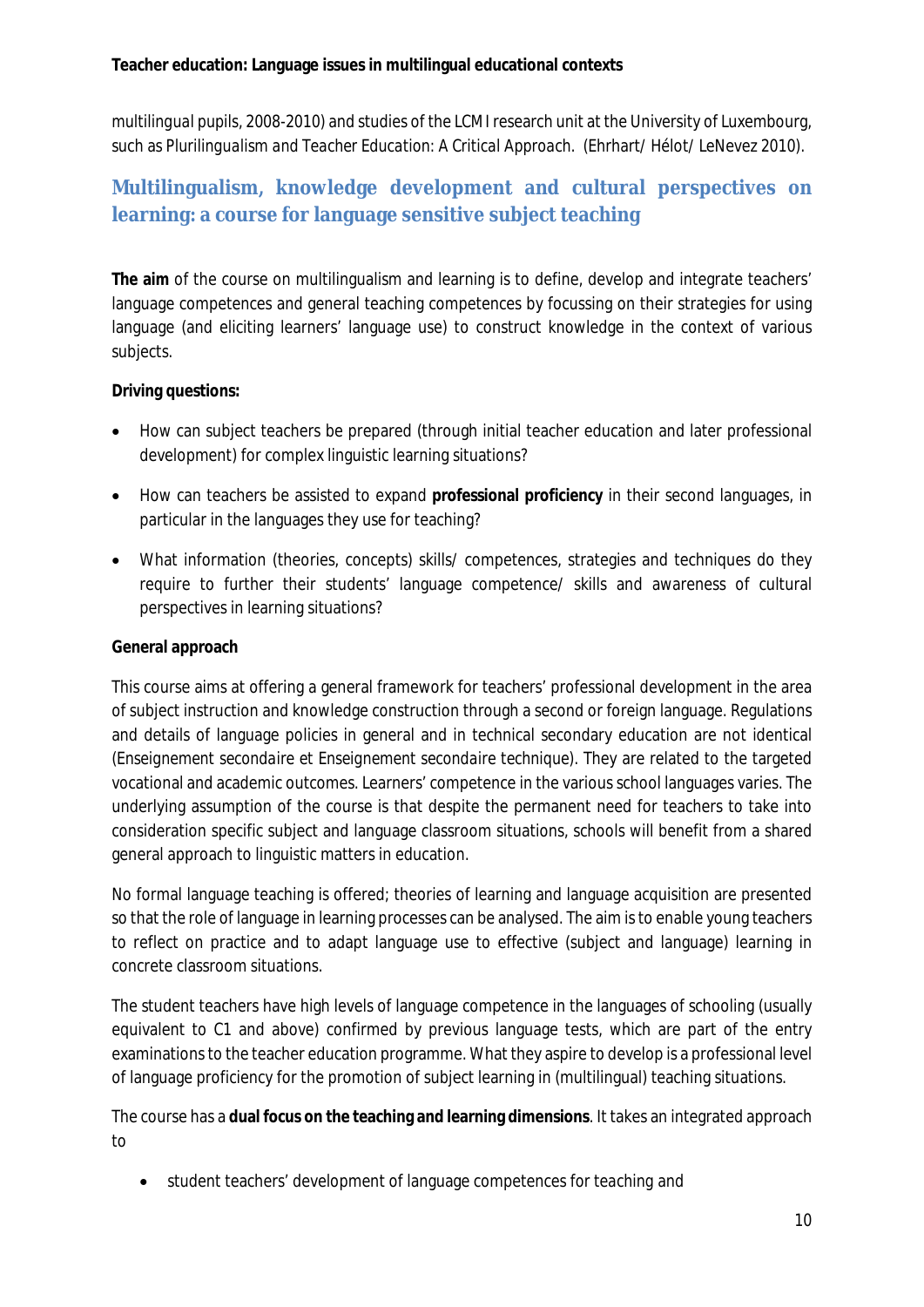learners' development of language competences *for learning*.

However competent and fluent student teachers are when they start teaching, they will be confronted with new, pedagogically oriented linguistic challenges (e.g. scaffolding, interacting, monitoring, assessing, repairing…). So basically, they are encouraged to see themselves as learners, too, though of course progressing at different levels and paces than their students. For instance, student teachers become competent at making effective interactive presentations or delivering short lectures ; simultaneously they will teach their students in secondary schools how to make short presentations for their peers.

For student teachers it is largely **experiential learning**, they improve their competences by analysing the characteristics of classroom situations they meet and by adapting their language and activities to the needs and potential of linguistically heterogeneous classes. Great emphasis is put on selfevaluation and peer exchange on language sensitive teaching.

## **Course staff and organization**

The cooperation between language specialists, experienced subject teachers and experts of learning processes ensures coherence between theory and the requirements of practice. The course is a combination of short lectures, seminars and workshop activities. Ideally, experts of language learning and subject teachers share responsibility for the course.

The groups are mixed with student teachers of different subjects being taught together. The languages of instruction may vary; theoretical references and resources (background reading) are trilingual (German, French and English). For interaction in groups, Luxembourgish is also used. This plurilingual approach means that the arguments of a text read in English may be informally discussed in Luxembourgish before being integrated into an oral presentation or written production in French or German. This quite natural passage from one language to another often affords an in-depth analysis of concepts and comparison of terminology facilitated by course seminar tutors. Paraphrasing and translating/ translanguaging motivate student teachers to produce personal reconstructions of the original input. This is a very challenging aspect of the course; it is also felt to be a crucial experience as it reflects learning processes in multilingual school contexts, where learners have to acquire knowledge in two or more languages through similar processes.

The course consists of 15 units of 45 minutes. It follows a course on general paradigms of learning and teaching and is part of a general module on educational theories and professional issues and (*Savoirs de la profession*).

The different units attempt at covering a large number of language aspectsrelated to subject learning. For all the topics, there is some theoretical underpinning but the main focus should be on conditions for effective practice.

### **Practice-based approach**

Managing the multilingual classroom consists in balancing double-focussed expectations (subject knowledge AND language development), as well as dealing with individual learner characteristics, as found in changing classrooms where learners' linguistic and cultural backgrounds are becoming more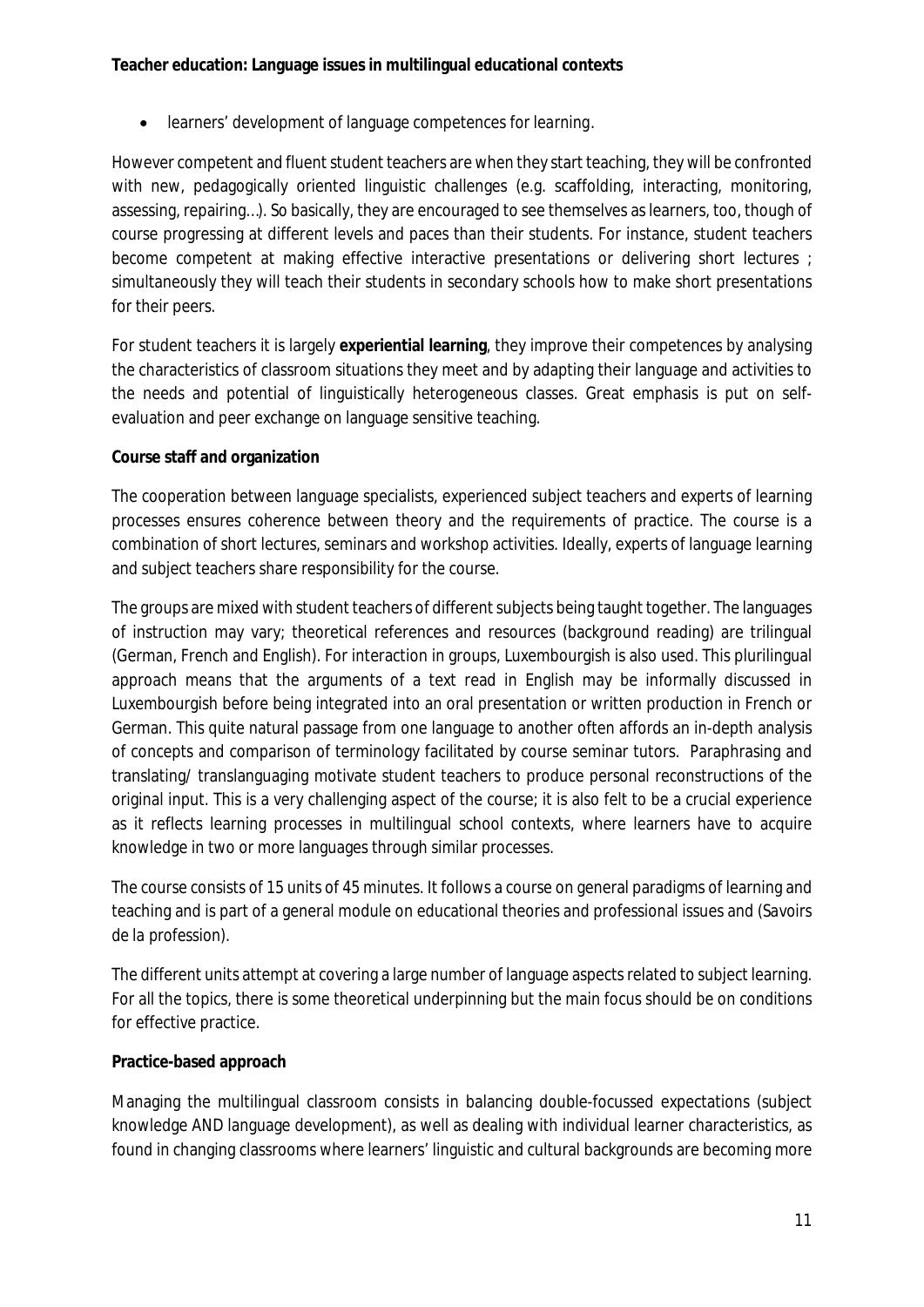and more heterogeneous. On average, in secondary education more than 40% of students are not of Luxembourgish origin.

As all student teachers have a half-time teaching assignment in Luxembourg *lycées*, the privileged approach is practice based with short tasks and activities calling for student teachers' reflection on their classroom experience. Participants are also asked to bring examples of their own teaching material, learning resources, lesson plans and student productions. For the theoretical founding of discussed topics, they are given selected articles for home reading.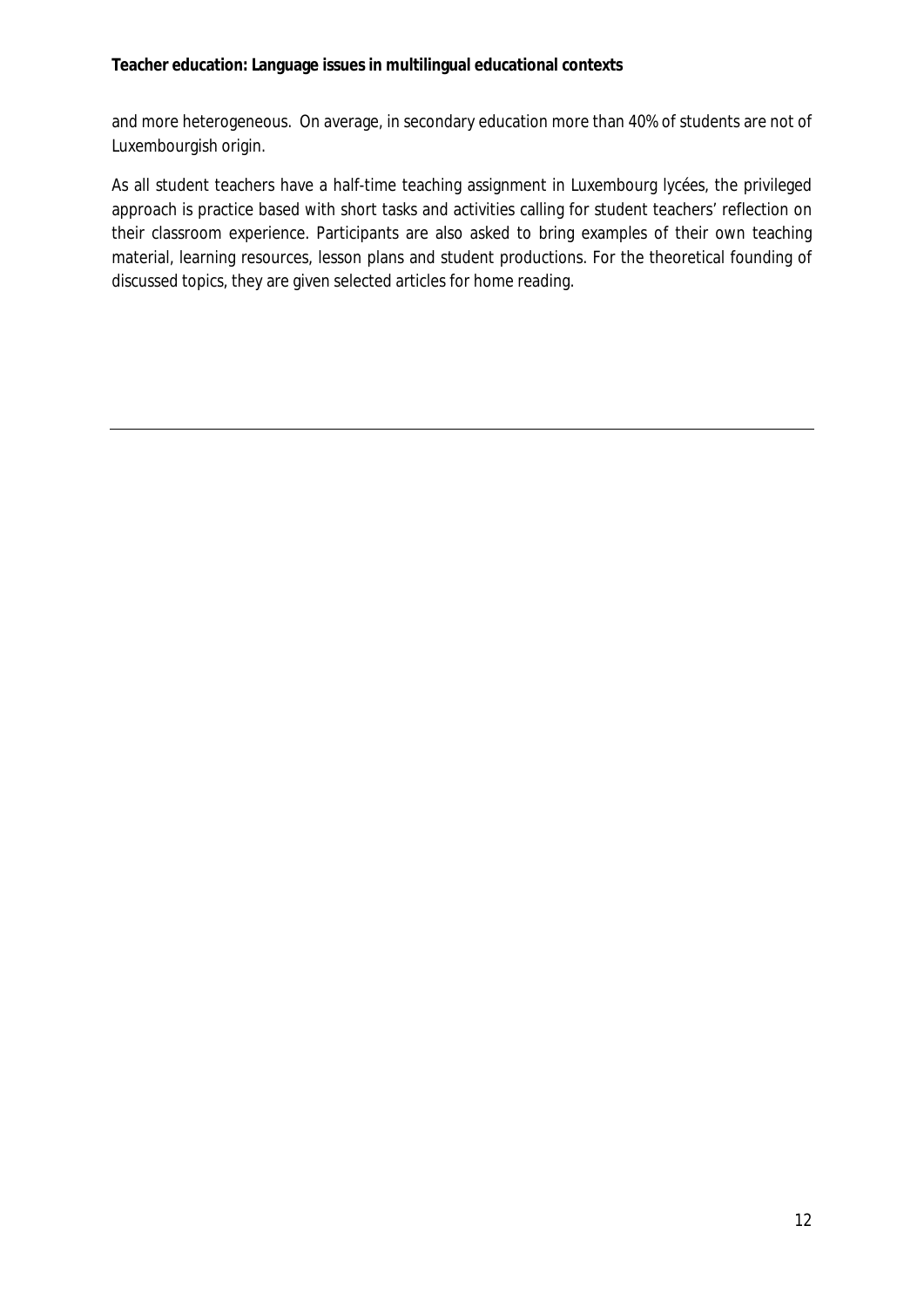## <span id="page-12-0"></span>**1. Raising general awareness for language aspects in learning**

In an opening session, definitions of multilingual countries and plurilingual individuals are presented to trigger awareness of the various perspectives that can be taken. The discussions will turn around questionslike, "Why can Luxembourg be called a multilingual country? What are specific opportunities and challenges for the population?"

The aim is to recall facts that student teachers are familiar with and to start out with representations of situations they know or have experienced themselves. The various dimensions are likely to include:

- Historical and political dimensions; national considerations; the present EU perspective (mobility, social cohesion)
- Social and socio-cultural points of view: home languages, plurilingual social interaction and languages of schooling, code switching, the press and the media
- Levels of language competence, status of languages, L1, L2, ...
- A comparative approach to languages and linguistic aspects
- Cultural aspects: literary productions, multilingual and intercultural events
- Economic repercussions: employment, communication …

The main aim is to show the relevance of these perspectives **on educational issues**, on classroom interaction, on language learning, on **languages for learning.**

A next stage consists in formulating some of the challenges teachers have to cope with. This can be done by analysing divergent views on multilingual learning and presenting some frequently-voiced statements and a few research findings:

- The second/ foreign languages for subject learning are an unfair additional obstacle. They constitute a cognitive challenge which requires more efforts and extra time for learning (a possible reason for poor results in the PISA tests).
- Bi-/multilingual learning is equally successful for content acquisition than monolingual learning: recent studies in other countries have confirmed this for CLIL programmes and language sensitive teaching (Badertscher 2009; Coyle/ Hood/ Marsh 2010).
- Good results through content and language integrated learning are due to the required additional concentration and more active involvement on the learners' part; teaching tends to focus on essential points; learners must make a closer and deeper analysis of learning material; links can be made with previous learning experiences in another language (Breidbach/ Viebrock 2012).
- Learners', parents' and teachers' motivation is essential: they must be aware of the potential benefit of focusing on language development in subject learning.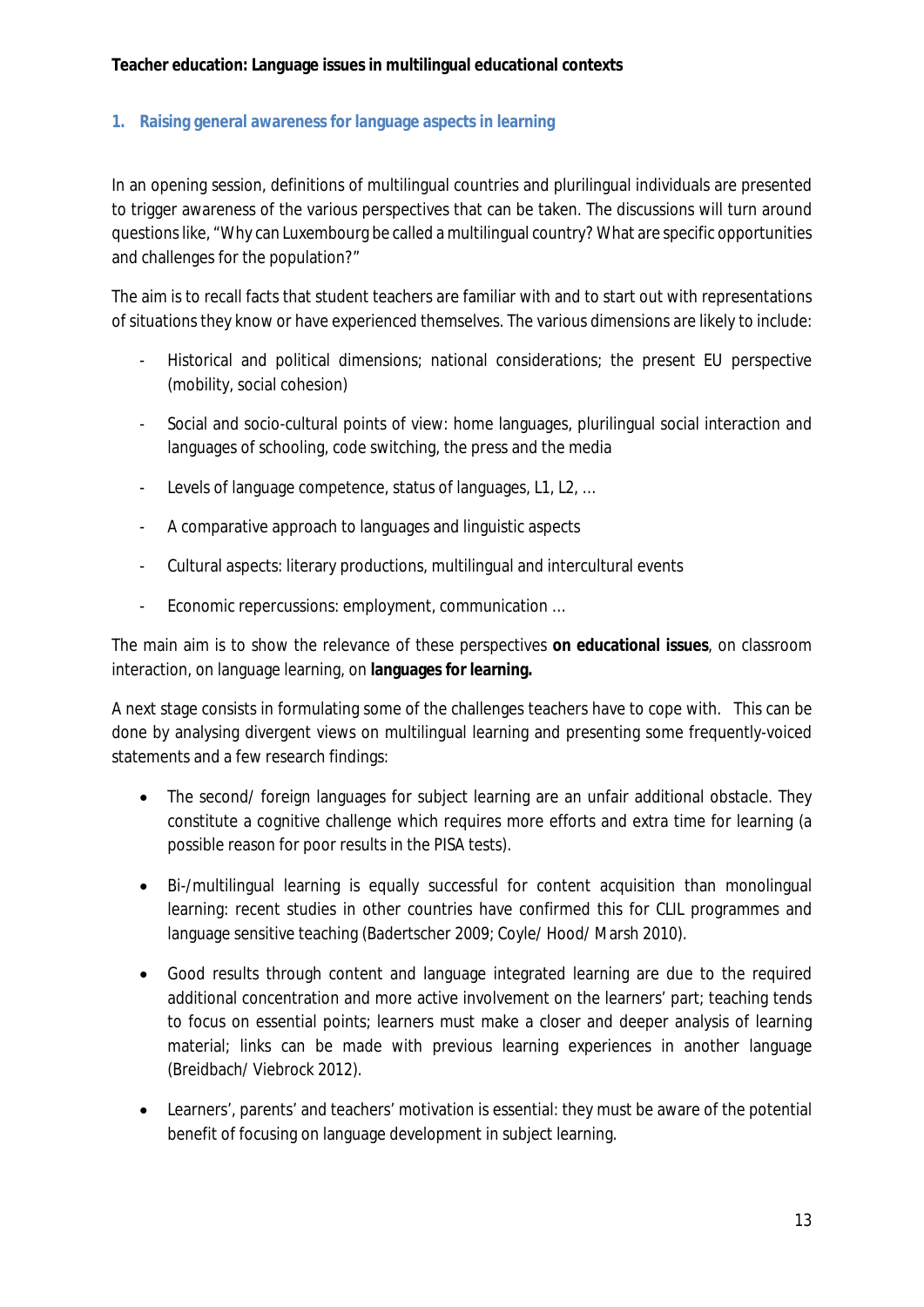Learning through a second language requires a specific teaching methodology and explicit learner strategies.

Significant research inside Luxembourg seems problematic as the languages of instruction are prescribed so that comparative research beyond an analysis of individual students' learning processes and outcomes is difficult. No conclusive studies are available.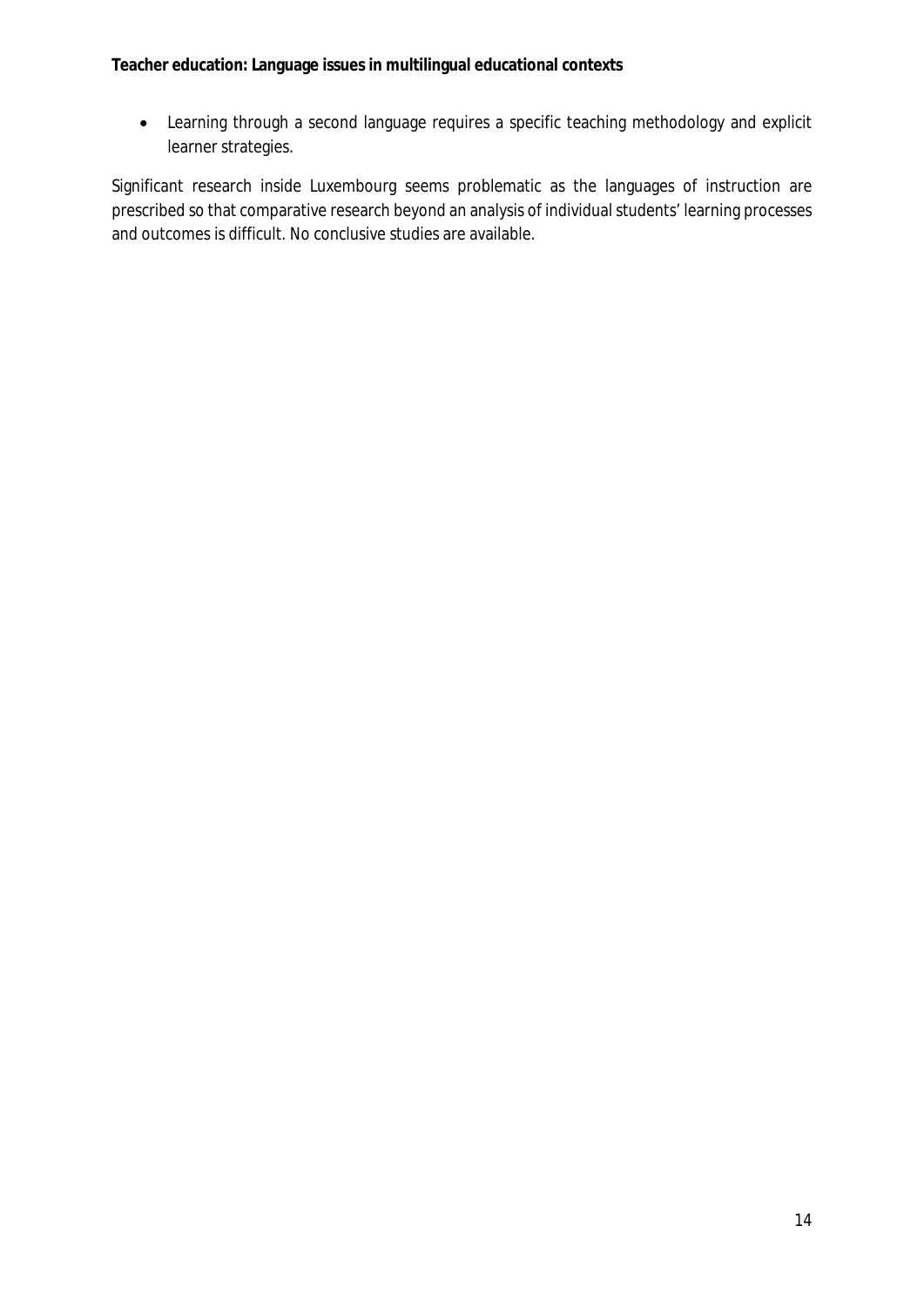## <span id="page-14-0"></span>**2. Introducing key notions of language learning and language use**

#### **Driving questions:**

- How are second/ foreign languages effectively learnt / taught?

- What are key aspects of language use in subject learning?

**Key words:** language skills**,** situated task-based learning, interactive language learning, academic language competence, content-based learning, immersion, CLIL

**References**: Selinker, Krashen, Cummins, Coyle, Lantolf, Swain, Lightbown/Spada, CEFR

**Targeted teacher competences**:

- Recognize key elements of language in situations of subject learning/ teaching

As all student teachers have their own memories of second/ foreign language learning at school and outside school, it is important at this stage to allow them to formulate their views and start off with their own representations.

The course provides a succinct overview of methods they may have met themselves at school in their French, German, English, Italian, Spanish … language classes. The role and function of translation, grammar competence, vocabulary learning, text analysis, oral practice etc. are briefly analysed from the point of view of linguists and learning specialists. Recent theories on how languages are acquired and developed outside language classes and school contexts through a communicative and task-based approach will be presented.

The following basic concepts are introduced:

- Language learning versus language use (CEFR); indicators of comprehension and production skills at different levels; the importance of task-based learning
- Languages of culture, languages of communication, minority languages, languages of contact
- Language learning and language acquisition (socio-cultural theory)
- The distinction between communicative and academic or school language for 2<sup>nd</sup> language acquisition (Cummins' distinction of BICS and CALP, as well as CUP<sup>2</sup> )
- Content-based learning, immersion programmes, content and language integrated learning (CLIL)
- Coyle's 4 C's model (cognition, culture, content, communication)

**Proposed activities for teacher education workshops**

**Reflecting on the use of BICS, CALP and CUP**

Student teachers' awareness of register and their own multilingual proficiency can be revealed by two simple tasks, one BICS oriented (e.g. 'small talk' about a text book), another more CALP focussed

<sup>2</sup> BICS – basic interpersonal communicative skills; CALP – cognitive academic language proficiency; CUP – Common underlying proficiency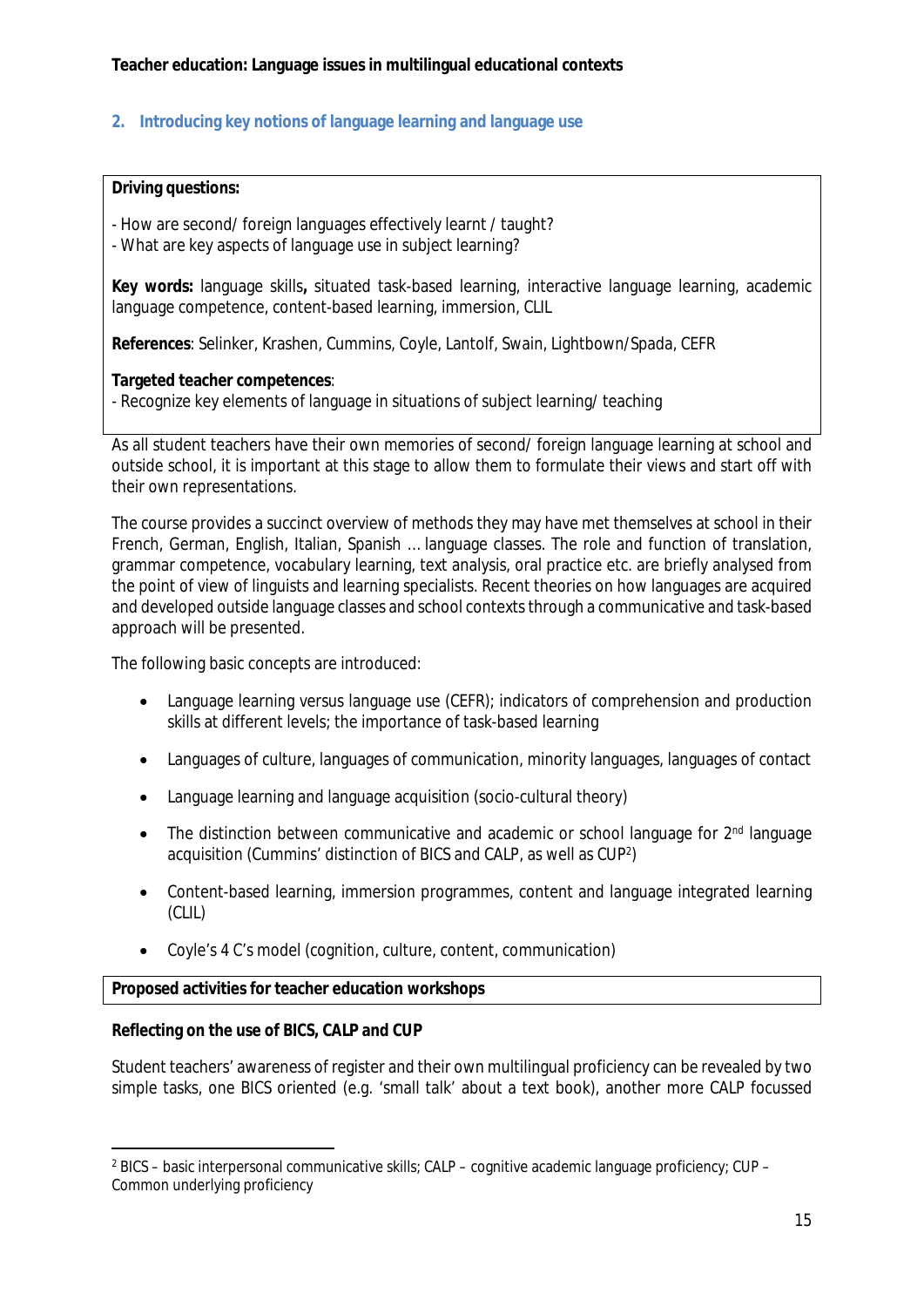(explanation of an aspect of theirsubject with written support). The CUP dimension can be introduced by comparing student teachers' own handling of subjects in two or more languages.

### Working with texts

A comparison of texts on a similar topic, in different languages, helps introduce the next study points in the course. Biographical information on scientists and their research can be used to discuss possible teaching activities and expected outcomes. As experience has shown, texts on Marie Curie are excellent material for this activity. <sup>3</sup>

- What subject specific elements can one recognize in these texts? Are there language specific differences? The identification of these elements will lead to a definition of SUBJECT LITERACIES.
- What response can one expect from learners? What input is required from teachers for learning to take place? This should be a clue for the importance of CLASSROOM INTERACTION, with an analysis of what makes up effective language for teaching and learning.
- What learning does the reference to other languages than the language of the text afford? This question induces an analysis of a MULTI-/PLURILINGUAL APPROACH to learning.
- Do the texts contain cultural elements? How will readers from different cultures perceive them? Will French, German and English classes approach these texts from specific cultural and pedagogical perspectives? These questions could elicit different approaches to CULTURAL AND INTERCULTURAL APPROACHES to learning and a comparison of cultural perspectives in teaching.
- What learning outcomes written/ oral could language sensitive subject teachers expect from the use of these texts as learning resources? The definition of expected outcomes is closely linked to issues of the EVALUATION OF LEARNING, in particular the delicate weighting of both subject and language elements.

The following sections will allow an elaboration of the key elements that have been identified.

<sup>3</sup> Jos Salentiny inspired this text-based activity; it was used as introduction to an interdisciplinary project in teacher education. Here are some links to documents related to Marie Curie's life:

http://www.nobelprize.org/nobel\_prizes/physics/laureates/1903/marie-curie-bio.html http://www.dieterwunderlich.de/Curie.htm

http://www.futura-sciences.com/fr/biographie/t/chimie-3/d/curie\_222/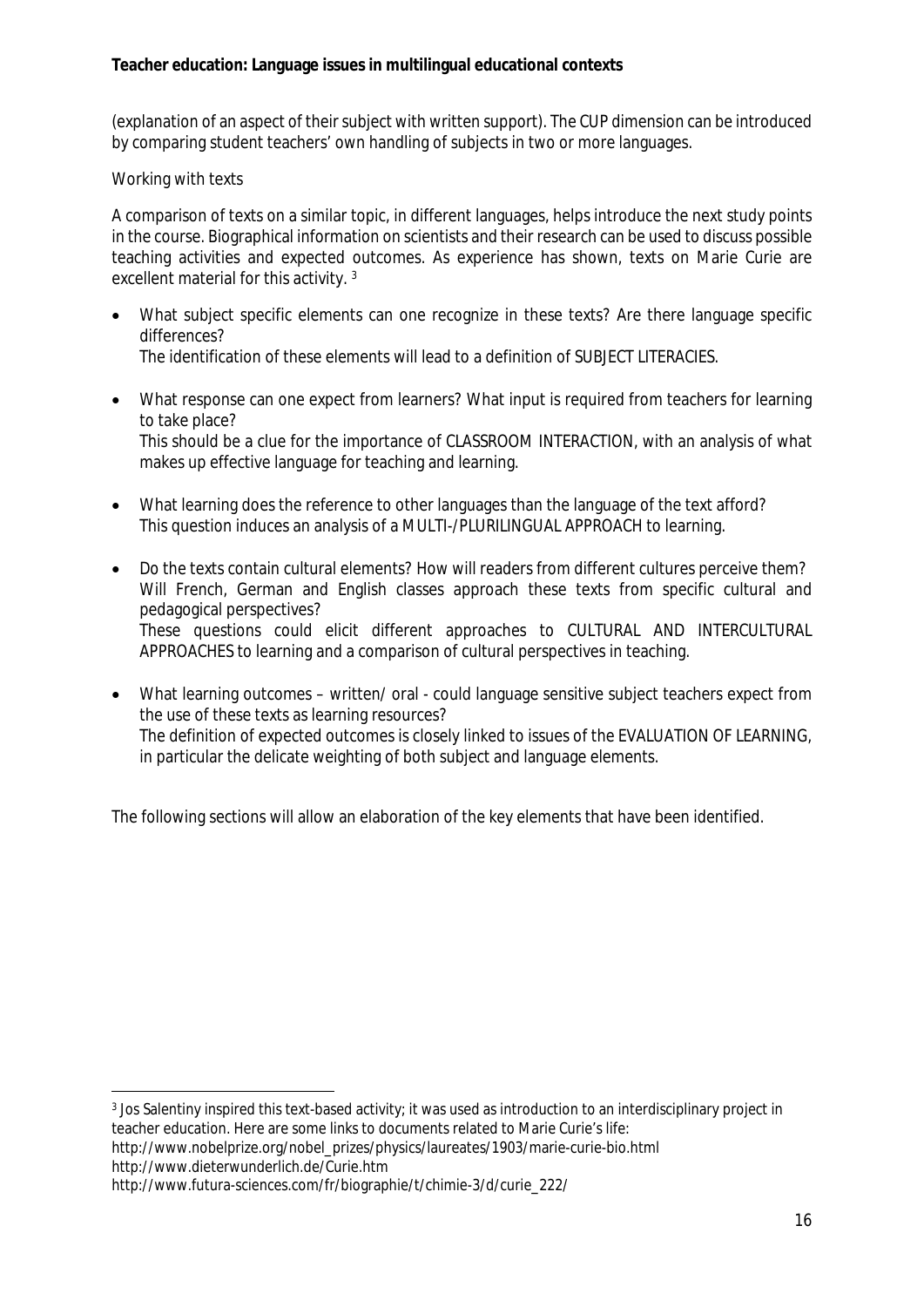#### <span id="page-16-0"></span>**3. Defining subject literacies for L2 school contexts**

**Driving question**:

 - What makes language use in each subject specific / different from the language used in other classes?

**Key words**: literacy, multiliteracies, subject specific terminology, collocational patterns, genre

**References**: OECD, Gee, Coffin, Luke/ Freebody/ Land, Halliday, Kress, van Leeuwen

**Targeted teacher competences**:

- identify terminology and text types (genres) that learners of a certain age/ level should become familiar with and work with in their subject learning

- plan stages of subject literacy development for specific learners

- compare subject literacies as expected in different languages of instruction

**From reading ability to sociocultural practice**

Literacy can be defined in various ways. For a long time, the focus was on the acquisition of a reading ability. Literacy has also been looked at in terms of the texts that are produced and consumed by literate learners of school subjects. Literacy development concerns educational situations at all levels.<sup>4</sup> This view is reflected in the definition provided by the OECD in relation to the PISA testing: "Reading literacy is understanding, using and reflecting on written texts, in order to achieve one's goals, to develop one's knowledge and potential, and to participate in society."

In the context of the course for subject teachers, literacy is approached as a matter of social practices. The definition of literacy as sociocultural practice (Gee 1996, 1997; Lankshear 1997) underlines the contextual, functional and dynamic dimensions of language use. Reading, writing and meaning making are social practices related to what Gee calls Discourses, which are socially recognized ways of using language. There are many different kinds of such discourses with which individuals may identify themselves. In the educational context, subject literacies are examples of Discourses that learners acquire with each new field of knowledge. Discourses, or subject literacies, assume the existence of a community which shares a common language as well as ways of thinking, acting and interacting in relation to people and things that are relevant to the group. School subjects or disciplines introduce learners to accepted ways of speaking and dealing with subject related themes. They also have particular classroom cultures that promote learning through well-defined forms of literacy.

#### **Reader roles**

Luke, Freebody and Land (2000) show that literacy practices go beyond a passive memorization of words. They gradually empower learners to participate actively in a subject community. Within the repertoire of literacy practices one can distinguish four main "roles" for the reader in a postmodern, text-based culture: As a Code Breaker he is required to decode systems of written and spoken languages and visual images. As a Meaning Maker he becomes a text participant and constructs cultural meaning from texts. The Text User resorts to texts effectively in everyday, face-to-face situations and for different cultural and social functions. The Text Analyst closely examines, interprets and assesses texts.

<sup>4</sup> Although the term is not yet widely used outside the Anglo-Saxon world, several recent French studies confirm a growing interest in the contextual and cultural perspectives of language development that this term offers (Latifa Kadi, "De la littéracie et des contexts", Synergies Algérie n° 6 - 2009 pp. 11-17).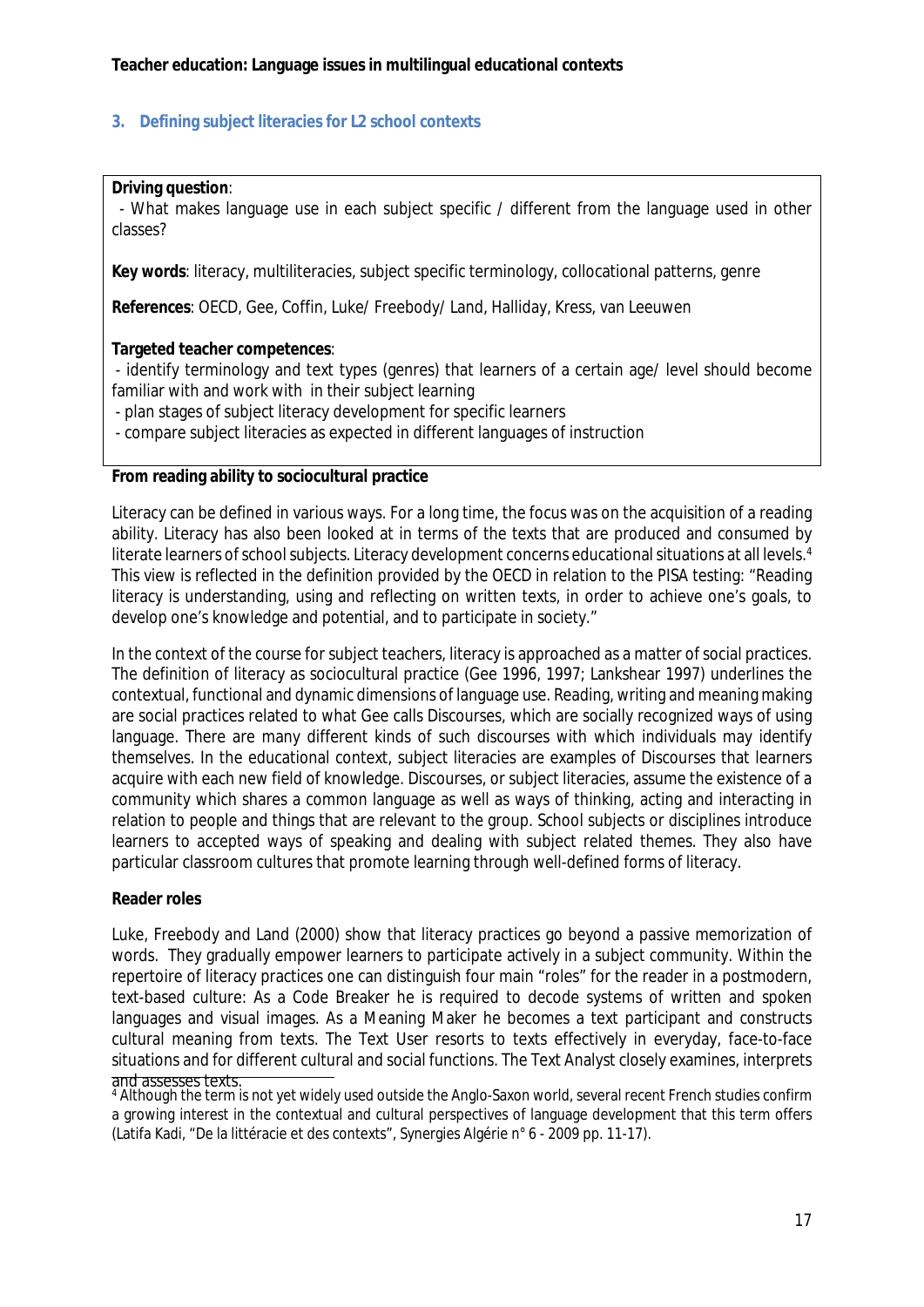These different roles are particularly relevant in the development of literary practices in subject areas.

**Aspects of subject literacy acquisition**

Important language elements of subject literacy, especially for second or foreign language school contexts, are subject specific terminology, subject related collocational patterns (Halliday), discourse functions and subject specific genres.

By **subject specific terminology** is meant an ability to name 'things'; knowledge of this terminology is essential for labelling and listing. In bi-/multilingual contexts this entails two or more repertoires of terms; at this level, word to word translation is usually possible.

**Subject related collocational patterns** are sequences of words that are used together in subject contexts; knowledge of them is necessary to produce a coherent/ authentic text; this requires the mastery of fitting adjectives, verbs, prepositions, … The latter often belong to standard language, yet second language learners are not all likely to recall these words in the subject context or to recognize automatically their subject specific use<sup>5</sup>.

**Subject specific genres, or text types** like picture descriptions, reports, biographies …, which vary in structure and language according to the subject context. There are several definitions of genre, but perhaps the most useful for educational contexts is that provided by Martin (2009, p.13), in which genre is seen as a "staged goal-oriented social process". He underlines the importance of development in the use of genres in educational contexts: it takes several stages to work through the meaning of a text. This process is goal-oriented as it aims at the completion of a task or at a production. Moreover, working with genres is social as it requires interaction with others.

Coffin (2006) shows how in secondary education genre can be used to identify: a) the social purposes or functions within a subject area (e.g. explaining observable and natural processes in geography), b) the distinctive structures which allow a writer to achieve their purpose (e.g. introduction, method, results, discussion for lab reports, with variations according to disciplinary differences), c) the distinctive grammatical features (e.g. nominalisation, time sequences, etc.). Genre, thus, can be used to 'map' the types of texts and specialized language that students are expected to identify and later develop control over in order to communicate knowledge in different discipline areas.

**Subject literacies and multimodal learning**

Kress and his team have analysed the role played by language and multimodal tools in science learning (2001). These findings on various language and cognitive processes are particularly relevant for language sensitive subject teachers. Kress argues that for learning and meaning making, the mediation of knowledge and skills through language is often additionally enhanced through other modes of expression and communication, such as discontinuous texts, visual support and gestures.

They are particularly interested in how multimodal teaching may lead students to choosing from a range of different genre conventions they are familiar with in their written productions, in other words, learners use different formats, styles to translate the multimodal input they received into their own 'genre'.

S**ubject literacies from a multilingual perspective**

In a multilingual classroom, languages could also be considered as modes which are used for learning and negotiating meaning, with learners showing preferences for one or the other linguistic mode just

<sup>5</sup> This is an area close to features of English for Specific Purposes (ESP) and English for Academic Purposes EAP).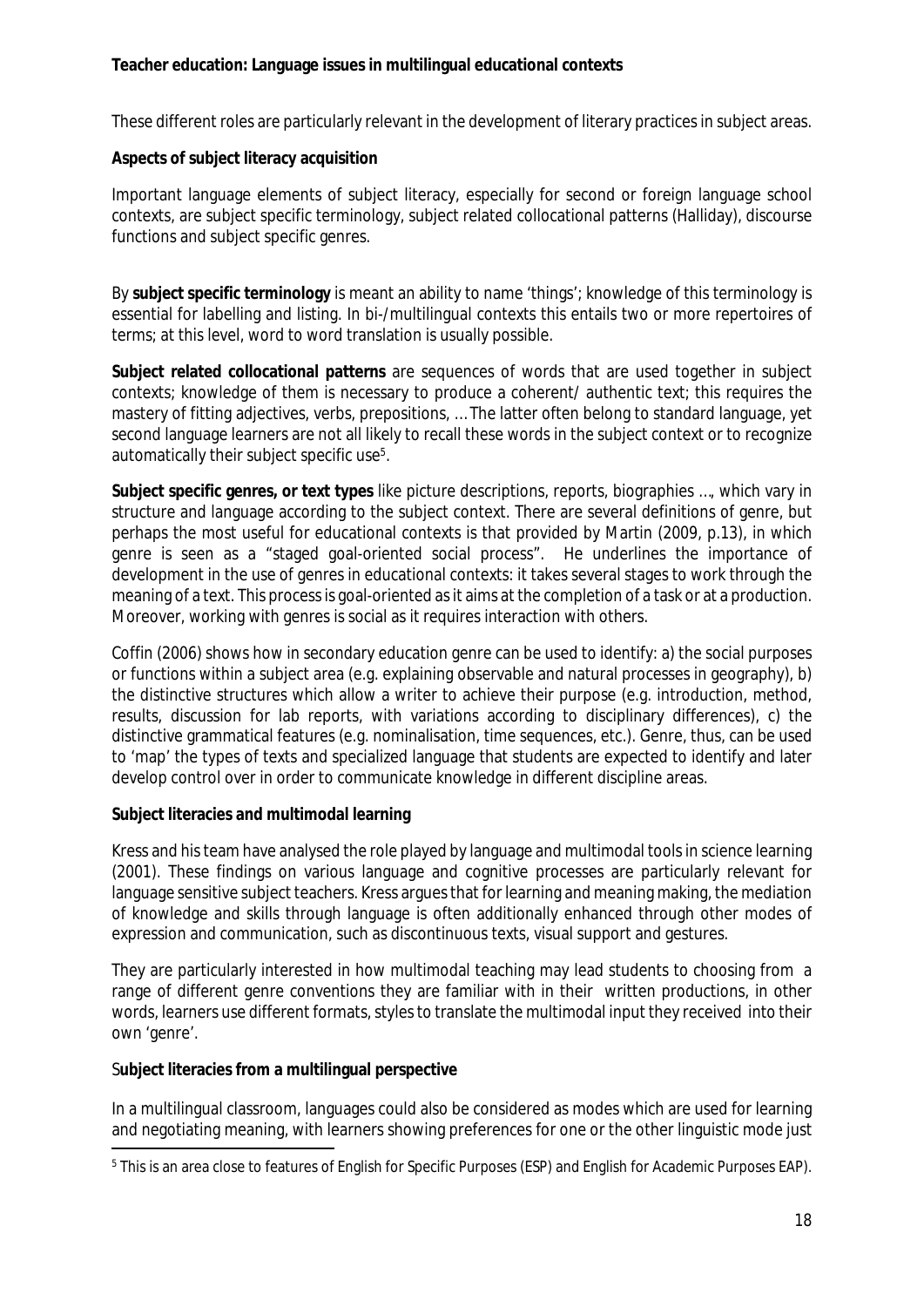as they do for visual or other modes.<sup>6</sup> Learning becomes plurilingual as it relies on different linguistic modes of presentation and allows individual learners to integrate various elements into their construction of knowledge. These elements reflect the diversity of input and the learning development, especially at early stages of learning or in moments of transition from one language of instruction to another.<sup>7</sup> Progressively, one language of instruction prevails; resorting to other languages can still enrich the learning process.

**Proposed activities for teacher education workshops: comparative approaches**

- Starting with a bottom-up approach will rely on student teachers' own representations of subject literacy. Each school subject has its own way to speak, sometimes referring to the same object. A good example is the topic of water, which will be approached in quite different ways and terms by teachers of geography, chemistry, biology, engineering, language, literature, sports, arts or religion.
- Analysing and comparing tools for subject literacy development, such as school books and learning resources: use of terminology, examples of text types or subject specific genres, underlying assumptions on learning and teaching, cultural aspects of subject literacies, choice of methodology …<sup>8</sup>
- Comparing teachers' subject literacy in several languages: does the expected range of competence vary from one class to another? What strategies can student teachers use to move from their stronger language to the other language of instruction required at school? How helpful is tandem teaching?
- Comparing subject literacies in their cultural context: If literacies are social practices, they reflect the discourse of specific communities, which explains why expectations of subject literacy in one country/ linguistic community are not identical to those of another community. This means that providing translations of terminology is usually not sufficient to move from one language of instruction to another. Moreover, each country / language has its cultural and academic priorities which teachers (and ultimately learners) have to take into account.
- Discussing and analysing the creation of 'third spaces' in learning communities, like Luxembourg, where one relies on several strong cultural influences in education. How can an integration of different cultural and linguistic influences be observed in literacy development and subject acquisition? E.g. Does Luxembourg learners' literacy in geography integrate elements acquired through French/ German (English)?

7 In Luxembourg this happens in many subjects in grade 10, with German, the *langue véhiculaire* of lower secondary education, becoming replaced by French.

<sup>6</sup> See also section "Preparing for a multi-/ plurilingual approach"

<sup>8</sup> See also section "Evaluating language use …"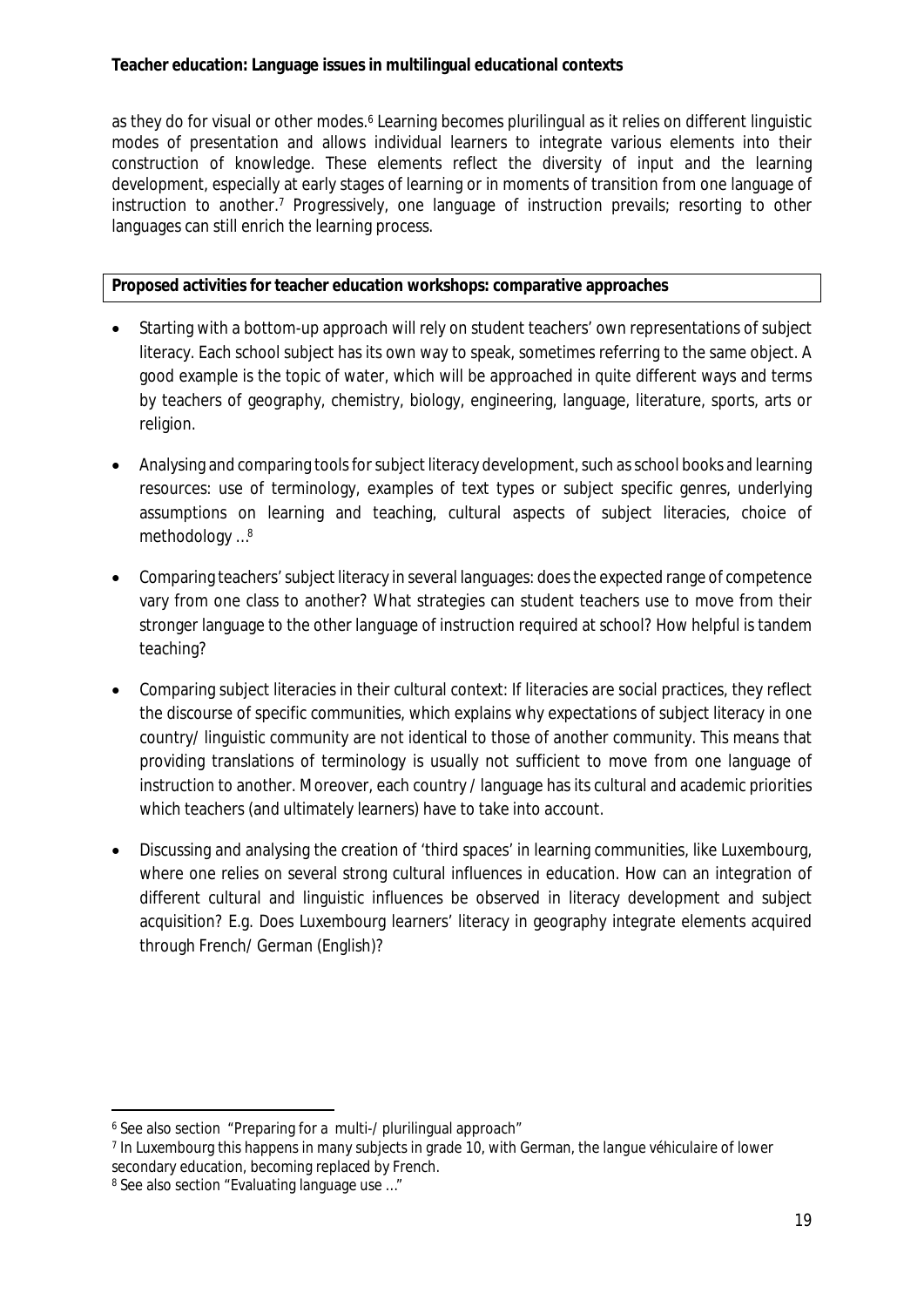## <span id="page-19-0"></span>**4. Developing language for teaching and managing interaction for learning**

#### **Driving questions**:

- What forms of communication and exchange promote effective subject learning? **-** How can language use support cognitive processes?

**Key words**: learning as dialogic situated processes; negotiating meaning; scaffolding; metacognition, higher order thinking skills, taxonomy of cognitive abilities, discourse functions …

#### **References**:

sociocultural theory of learning: Vygotsky, Lantolf, Mercer & Howe, Coyle cognitive and linguistic aspects of learning: Bloom, Vollmer

**Targeted teacher competences**:

- install situations of knowledge construction
- manage interaction for learning
- link language use to targeted cognitive processes

When the emphasis in teaching is put on the **transmission of knowledge** priority is given to teacher talk rather than to a process of interaction. In such an approach, language forsubject teachersis above all a means of conveying information. To some extent, such teacher fronted, lecture-like instruction greatly simplifies linguistic challenges for teachers in the classroom. All can be planned and prepared beforehand.

With the focus being on input, little attention is paid to spontaneous interaction. For younger learners the language may be simplified whereas at more advanced levels elaborate and detailed explanations can be presented. But teachers need not worry much about managing unexpected linguistic challenges as learner intervention is strictly controlled. Difficult points might be repeated but occasions for contingent feedback and exchange with learners are rare.

From the learners' point of view, the absence of interaction simplifies the linguistic aspects; but it also means that almost all efforts will go into exactly memorising what is being said and reproducing the input. For lower order cognitive skills, like learning basic subject terminology, this approach is effective. But when it comes to the level of personal appropriation, of applying knowledge to new situations, to task solving, evaluation, to ultimately a relatively autonomous handling of problems, then a fluent and flexible use of language must underlie learning processes. Insufficient mastery of the language of instruction, of the *langue véhiculaire*, becomes a barrier; resorting to L1 may bring help but is also likely to create new complications and frustrations (unless this use becomes part of a well reflected multilingual approach, as discussed below).

Today, many learning specialists agree that, **just like learning,** effective **teaching is a dialogic social process** (Lantolf 2006; Mercer & Howe 2012)in which questioning, responding, negotiating, arguing, de- and re-constructing, play a crucial role. Rich stimulation and interaction promote cognitive processes and allow learners' active participation and involvement. The challenge is to prevent language – in particular when it is a second or foreign language – from becoming a barrier rather than a facilitating medium or support for cognitive processes, i.e. the development of thinking skills.

This means that language sensitive teachers are aware of choices and alternatives in form and lexis and decide on how to use them for quality learning to take place. **Language for teaching is thus language for interaction.**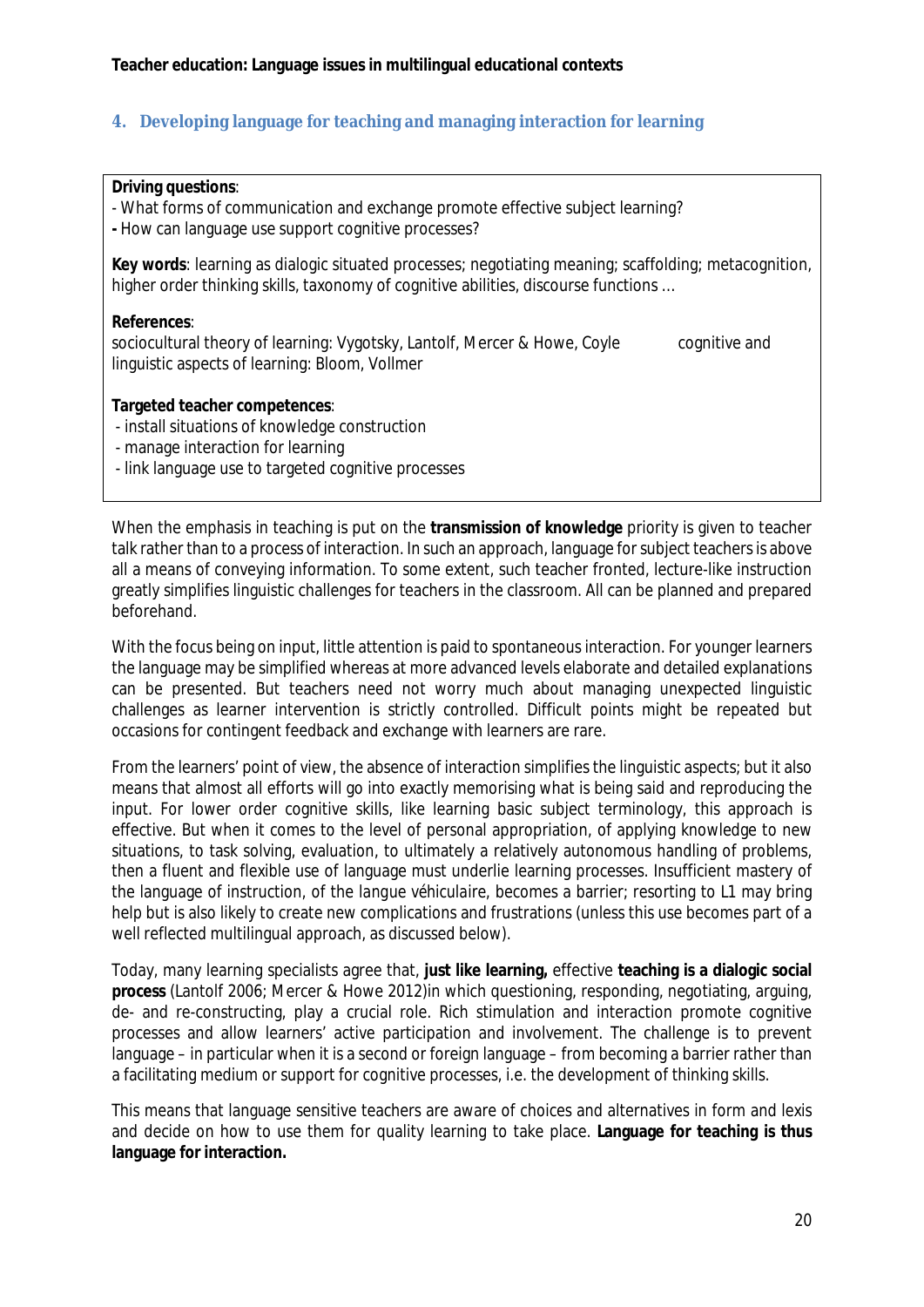In practice, this means that very often learners need support for interaction at early stages of learning in a second or foreign language. Teachers have to provide suitable scaffolding. The appropriation of key phrases for questioning, challenging and responding will simultaneously promote learners' cognitive and language development. A step-by-step, conscious development of concepts and appropriate language prevents experiences of frustration which are detrimental to learning. Especially for group and individual work, precisely formulated questions for each step of a task will help overcome language barriers and facilitate contributions or answers in L2. This is particularly true for project and problem-based learning in a second/foreign language.

Language for teaching then facilitates what Coyle (2008) calls **language for learning.** Learners are prompted to put into words what their minds have grasped; teachers ease the passage from inner thought (Vygotsky 1962; 1986) to explicit complex and coherent statements addressed at others or exchanged in a learning community. Thisis where promptsfor recasting and rewording are particularly significant.

Discussing the role of language in teaching scientific and technical subjects, Lemke (1990) has shown the essential role played by communication in the acquisition of subject literacies in science classes. He emphasizes the role of semantic patterns in classroom discourse and their impact on learning processes.

#### **Language and metacognitive processes**

Language for teaching takes cognitive targets into account. The description of the different stages of cognitive acquisition established in Bloom's taxonomy (1956; 2001) confirms the interaction of thinking skills and adequate language. The verbs used to define the different levels show the vast range of cognitive activities that any good learning should cover: it is often a long way from, for example, remembering terminology, to analysing objects or phenomena, to comparing, questioning, hypothesising, debating and assessing.

Cognitive and language challenges go hand in hand, but in the case of learning through a second or foreign language explicit support, especially for appropriate language use, is crucial for an effective appropriation of cognitive abilities. In his presentation of eight central discourse functions Vollmer (2011) provides a succinct description of key speech acts linked to cognitive operations which are essential to all learning situations and social communication. For teachers, this list of discourse functions (negotiating, naming, describing, narrating, explaining, arguing/positioning, evaluating, and simulating/modelling) offers a framework for expected language in various oral or written school genres.

Language of feedback will integrate appropriate subject terminology and language reflecting learning processes.<sup>9</sup> Indeed, language for teaching also includes using **language for metacognition** that learners need to reflect on their own development of subject knowledge and competence. Analysing lists of 'can do' as used in a skills-oriented approach may help learners set goals and situate their own progress. For many, particularly younger, learners narration offers an excellent means to process information and consolidate understanding (Kress et al. 2001)). By introducing a practice of **research narrative** teachers provide linguistic tools that prove to be powerful instruments to (self) monitor learning processes and detect obstacles. Especially in mathematics the impact of this approach has been studied extensively (Sauter 2000).

**In a second or foreign language context** for subject learning, language development is not only indispensable for cognitive development: vice versa higher order thinking skills will promote language

<sup>9</sup> See also section on "Evaluating language use ...".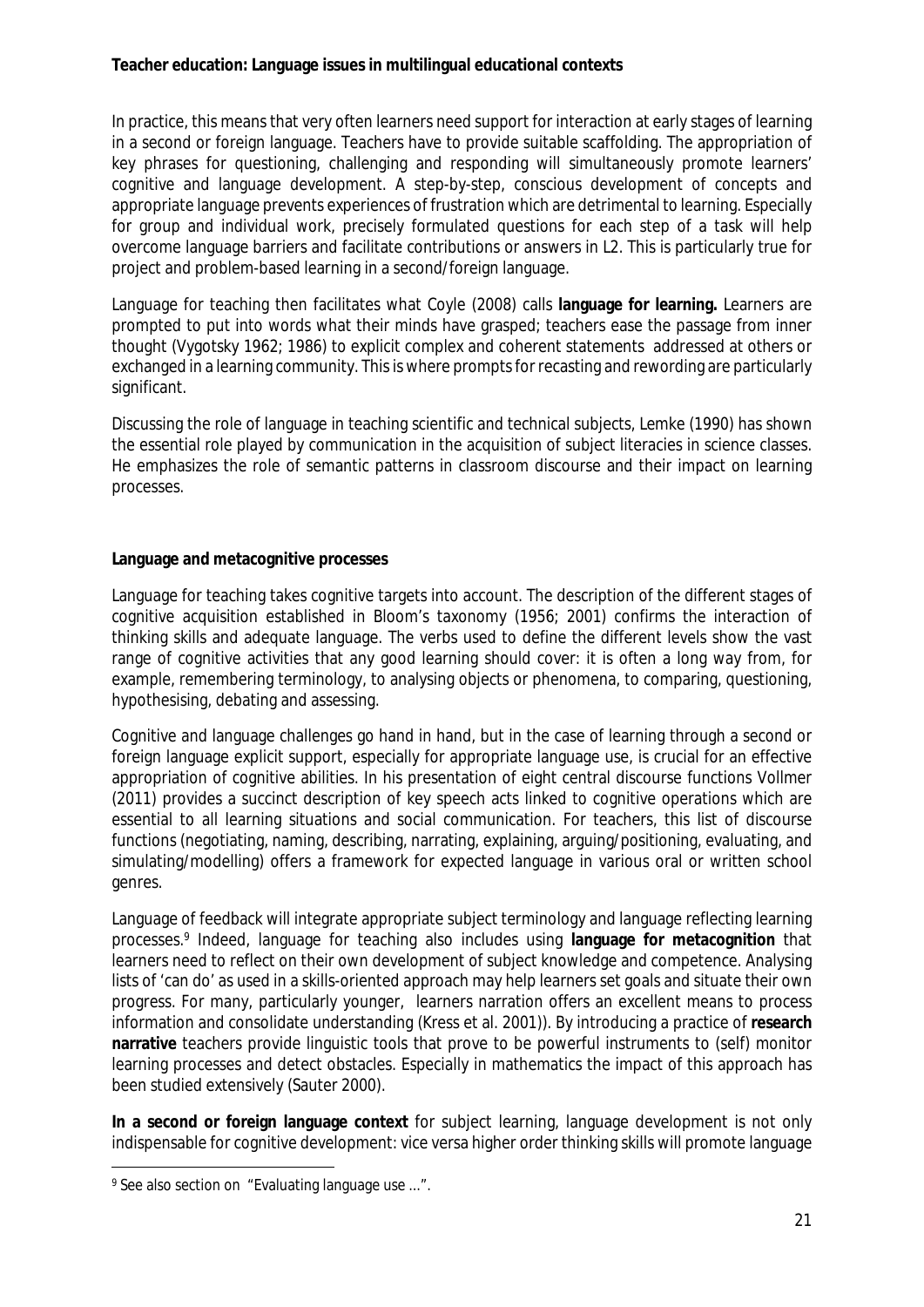development. This is what Coyle (2008) has called **language through learning** and *mutatis mutandis* one should speak of teaching language or **supporting language growth through subject learning/ teaching.**

**Proposed activities for teacher education workshops**

- Elaboration of task instructions targeting different cognitive abilities in relation to specific subjects; checking expected language levels and anticipating learners' problems; arranging for additional language support.
- Providing feedback with a dual integrated focus on language and content based on learners' oral or written productions… (cf. evaluation)
- Analysis of video-recorded classroom interaction: Focus on e.g. learners' negotiation strategies, the role of interaction for learning, contingent and planned language support, teacher's instructions …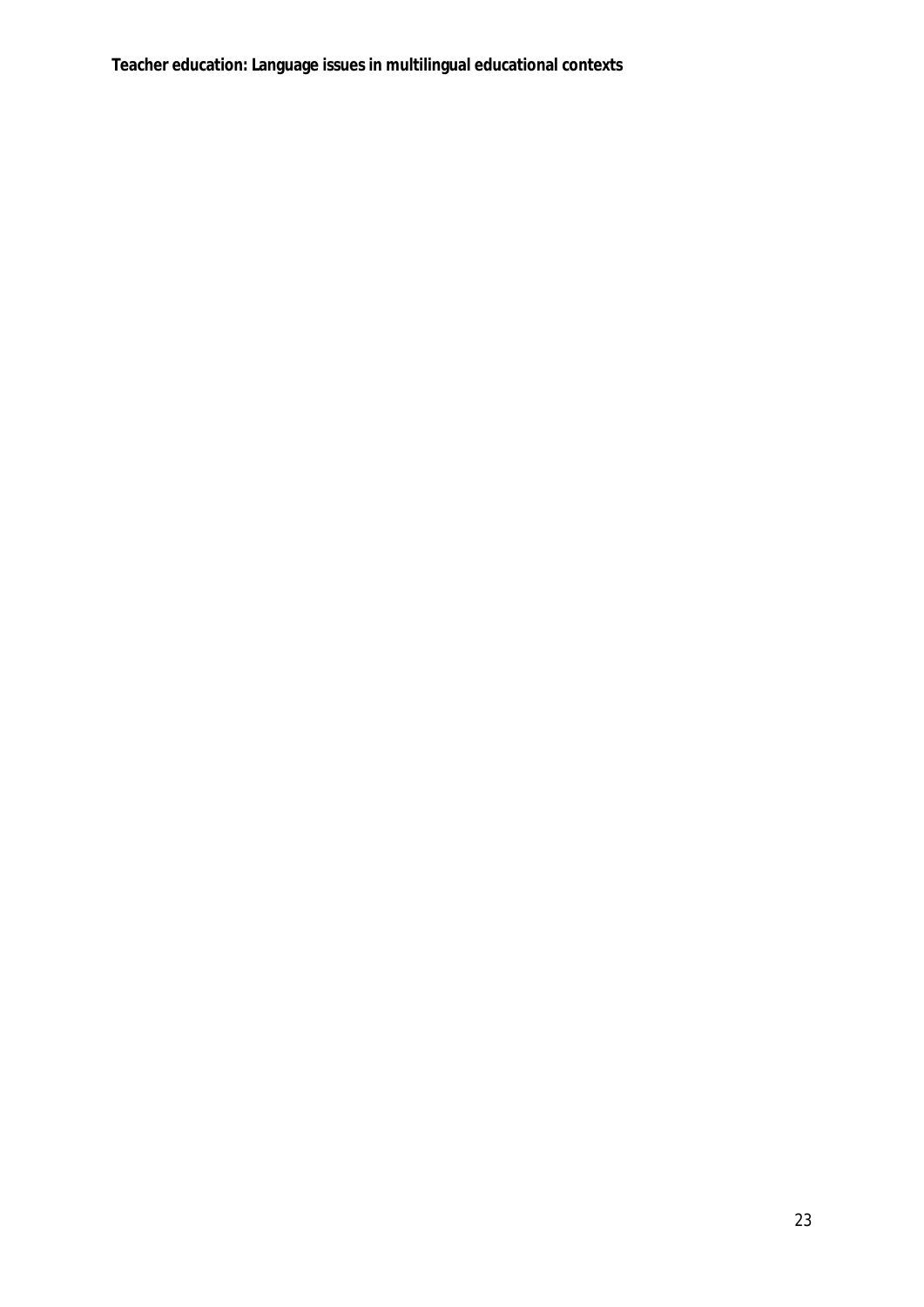#### <span id="page-23-0"></span>**5. Facilitating the development of receptive and productive language skills for subject learning**

**Driving question**:

- How can a development of language skills provide support for subject learning?

**Key words**: modelling, scaffolding, communicative and task-based approach to learning

**References** : CEFR, Zwiers, Schiesser/ Nodari, Leisen, Kruczinna

**Targeted teacher competences**:

- Giving extra support to learners struggling with language skills

When student teachers at secondary level begin teaching they are often unprepared for the manifold language problems their students have with text comprehension, oral expression and writing.

In Luxembourg schools French and German are/ have functions of "first" languages in the sense that they are the languages of schooling which determine the formal construction of knowledge. Accuracy of lexis, of grammar and spelling is often perceived as a first indicator of mastery. However, learning situations require above all an effective use of the language and depend on highly developed receptive and productive skills. The descriptions and indicators of the CEFR at different levels can guide subject teachers in their expectations of students' language at various levels.

The section on subject literacies has already dealt with some of these issues. A focus on language skills aims at distinguishing particular language barriers that learners may meet in second or foreign language instruction. As Zwiers (2007) has shown, also native speakers may need support in their use of the language of school and their academic language acquisition.

**Text comprehension** is essential for school learning; especially academically weaker learners often need support. Reading effectively involves complex processes, for which teachers need to develop awareness and require tools and methodology (Schiesser/Nodari, Leisen, Kruczinna) to provide this support/ scaffolds as part of their regular subject teaching.

**Individual oral presentations** are opportunities to foster the appropriation of subject literacy and deepen as well as extend knowledge with some degree of autonomy. Learners need guidelines for strategies and some modeling to ensure the development of an academic language of presentation which is appropriate for the subject and targeted audience.

As stated above, **interaction** is a fundamental condition for students' engagement with the subject matter. In order to further thinking skills, classroom discourse needs to support the appropriation of discourse functions for which specific language (subject literacy) is required. In the context of learning through L2, the additional challenge for teachers is to facilitate the passage from inner thought or internalized knowledge to sharing, negotiating and responding in the language of instruction.

Particularly in second or foreign language contexts, memorization may be a powerful and sometimes welcome strategy for learners. Good **writing** is then perceived as equivalent to the reproduction of memorized texts. However, if writing is considered as part of the learning processit will require a taskbased approach which gradually fosters an appropriate use of language integrating elements of subject literacy, general discourse functions and characteristics of the expected text type. The influence of reading (associated, for example, to close reading techniques, text awareness …) is undeniable; models of text and language will support the writing process, just like oral scaffolds do. But as evidence of personal appropriation, written outcomes must go beyond unreflective replicas of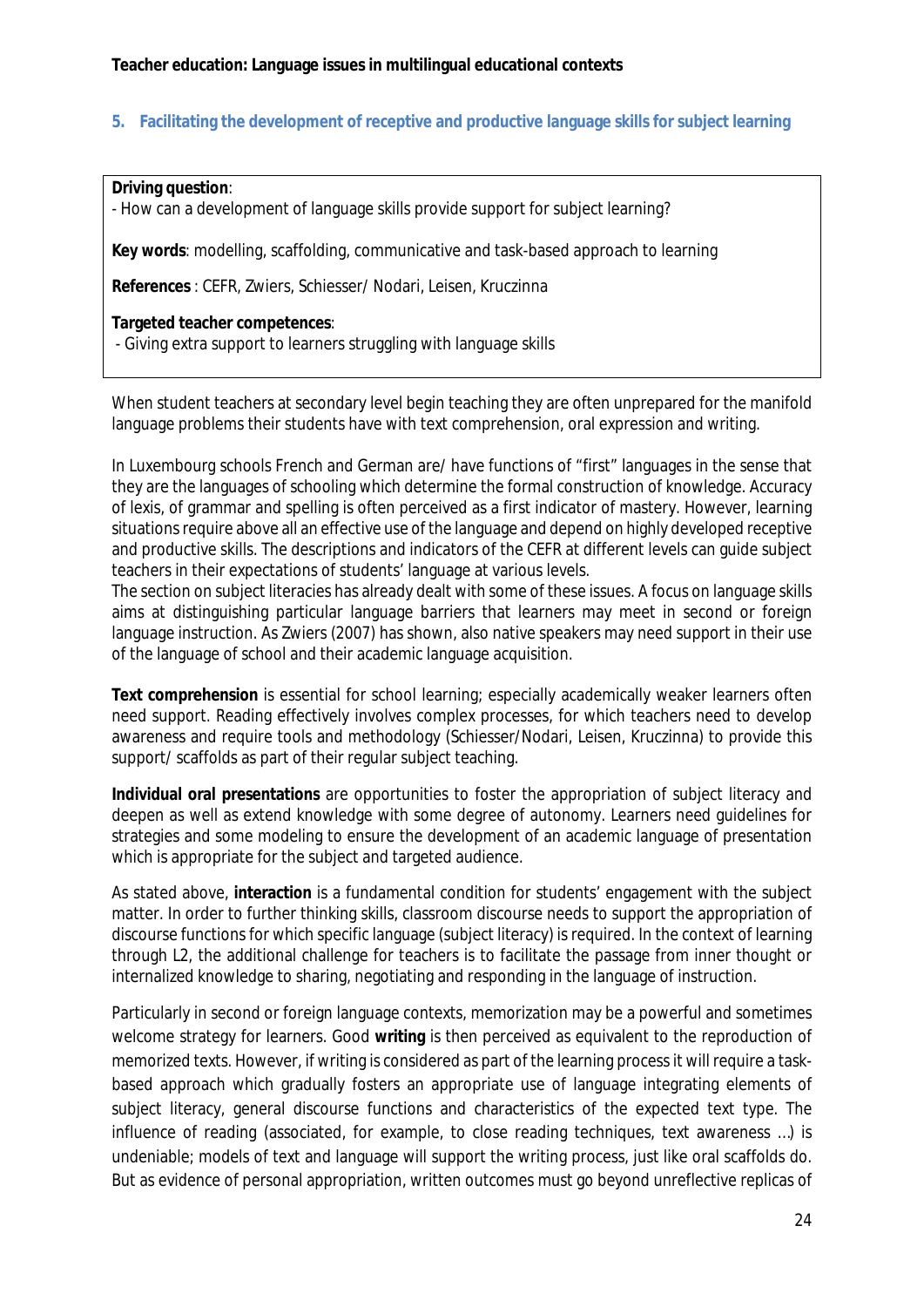textbook information. Among many aspects of knowledge appropriation, linguistic accuracy is then one (important) criterion of subject literacy and competence. Fluency, a handling of perspectives, rich vocabulary, appropriate register and discourse functions are other, usually higher indicators of knowledge construction. Even in seemingly simple tasks accomplished by younger learners or produced in vocational contexts, these elements of language use are expected (Schiesser/ Nodari).

## **Proposed activities for teacher education workshops**

Adapted to a specific subject learning context, the European Language Portfolio provides a model for learning that also allows taking into account language levels of highly heterogeneous classes. The development of language skills in a subject is linked to appropriate methodology. A vast array of relevant examples can be found in books and resources related to DFU (*Deutsch im Fachunterricht), DAZ/DAF, FLE (français langue étrangère),* to CLIL/ EMILE, to English for academic purposes, …

- **Adapting examples of second language methodology to specific subject classroom situations in Luxembourg**
- **Organising a dual-focussed portfolio to facilitate content and language learning:**
	- Choose a theme
	- Define a range of learning outcomes for process and product evaluation (content knowledge and language skills)
	- Collect relevant material (texts, information from the internet, recorded interviews, pictures …); may also serve as models or prompts for learners' own productions
	- If necessary, provide a toolkit with useful wordlists, guidelines for particular productions, ...
	- Elaborate tasks in agreement with targeted cognitive abilities and learners' linguistic competence for
		- Reading comprehension and text processing
		- Presentations
		- Interactive work
		- Written productions
		- Decide on evaluation criteria  $(\rightarrow)$  section on evaluation)

Depending on learning situations, such portfolio work could accommodate teaching material/ learner productions in more than one language.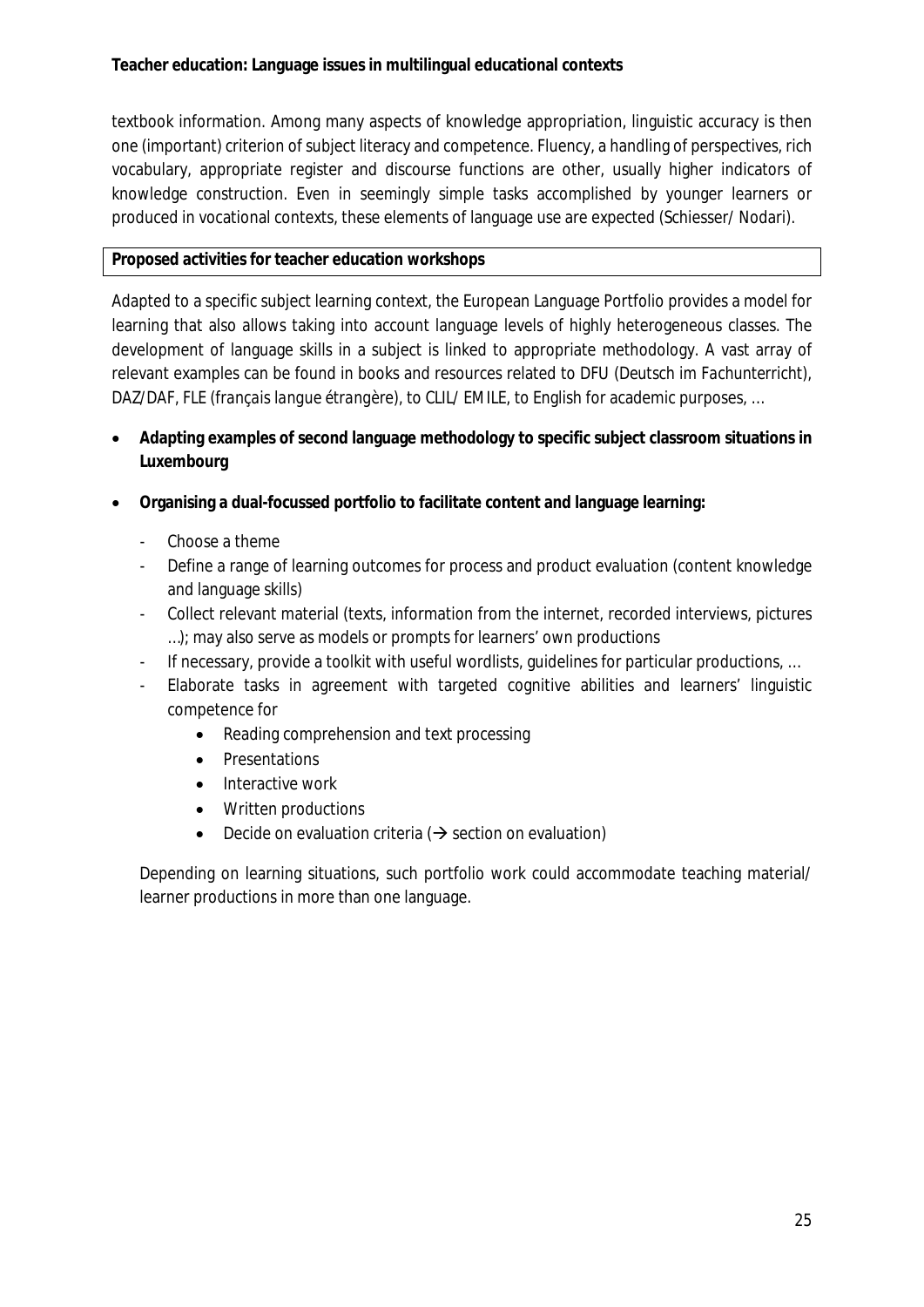<span id="page-25-0"></span>**6. Preparing for a multi-/ plurilingual approach:**

### <span id="page-25-1"></span> **Mediating between languages and cultures for better learning**

#### **Driving questions**:

- What kind of learning does the reference to other languages than the language of instruction afford?
- What languages can play a role in the learning process? (L1, other languages of schooling, international languages?)
- How can other languages be put to effective use for subject teaching and learning? Situations, activities, outcomes?
- What is the link between subject knowledge and the development of multicultural third spaces for learning, identity construction and social cohesion?

**Key words***:* Mediating, translating and translanguaging, use of Luxembourgish (L1) for learning, dialogism, intercultural learning processes

**References**: CEFR, Garcia, Bakhtin, Holquist, Selinker, Byram, Hu, Gutierrez, Canagarajah

**Targeted teacher competences**:

- offer opportunities for mediation between languages that foster knowledge construction
- take a dialogic approach to overcome cultural and emotional barriers linked to languages

- make reflective choices about the use of other languages to reinforce content learning in the prescribed language of instruction (*langue véhiculaire*)

- make an informed use of L1

- foster the creation of common 'third spaces' in classroom practice, which respect texts, representations and values from different cultural contexts

- The educational context in Luxembourg is multilingual: several different languages are learnt/ taught in schools. Home languages vary greatly; they are a rich source for informal learning and knowledge construction on many topics.
- In most subjects the syllabus, i.e. the programme for one year, is monolingual: there is one language of instruction which also defines the language of testing.
- The curriculum, i.e. the course of study for all of secondary education, is multilingual. There are two languages of instruction; moreover, the language of instruction for one subject is not the same for all seven years of secondary education.
- Teachers and students are plurilingual according to the definition of the CEFR: As individual persons, they can communicate effectively with interlocutors in two, three or more languages though competence in the various languages may not be the same. For learners this also means that they often have some knowledge and understanding of topics or of required skills because they have already dealt with them in another language; they need to recall and use this previously acquired knowledge in order to deepen and enlarge it as well as to apply it to new tasks and contexts.

The challenge is how to use this plurilingual competence as a resource for learning rather than see it as a mere obstacle imposed by a multilingual context.

In such an environment, the **role of mediation between languages for learning/ teaching purposes** is undeniable but has not been much explored or studied in relation to secondary education. Mediation is an act of intervening when two (or more) parties are in conflict to achieve a compromise or solve a problem. In the case of school languages, the conflict or problem can appear in different situations: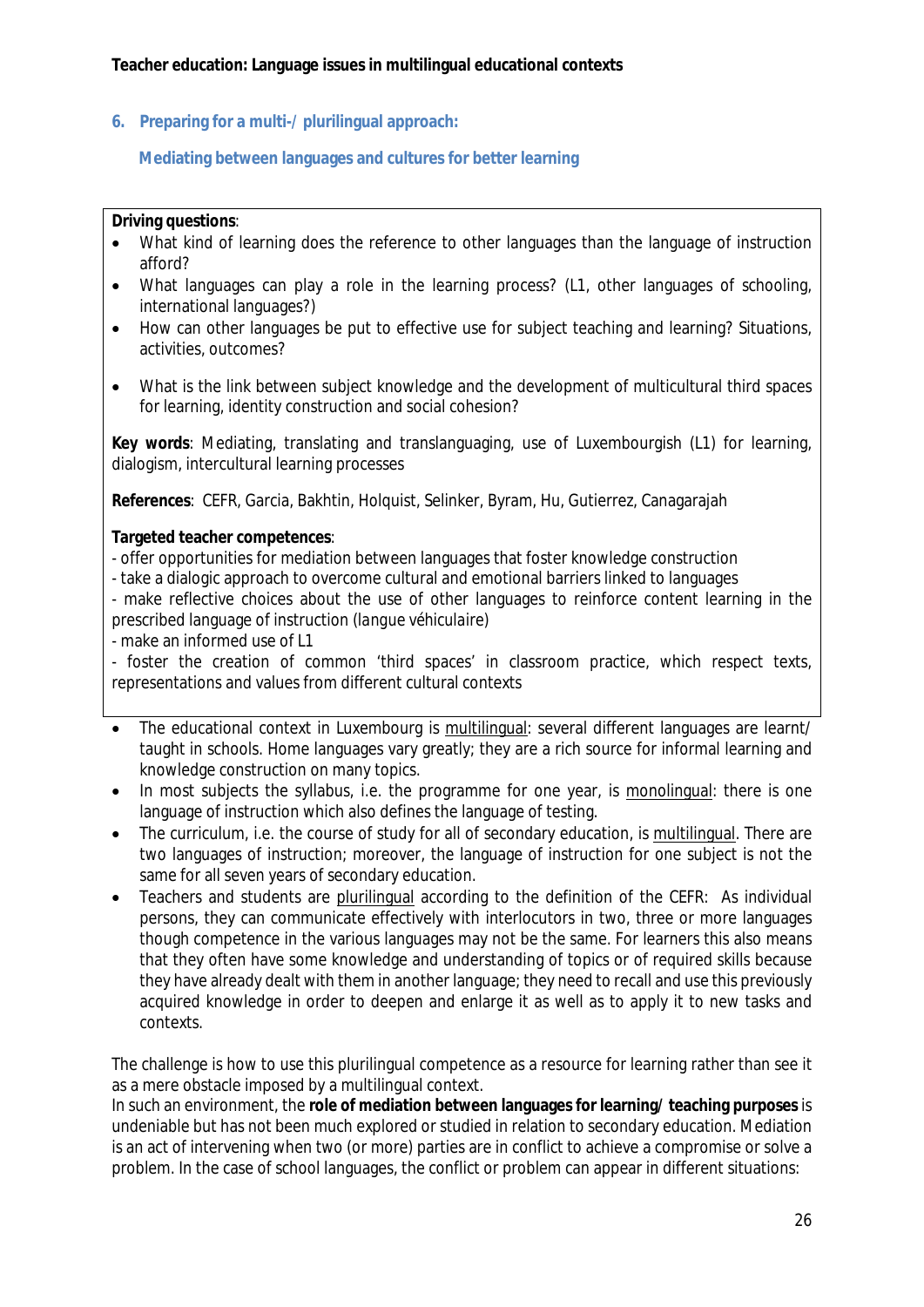- Learners are unable to express in one language what they seem/ claim to know in another
- Learners do not see the link between what is being said or written/ expressed in different languages; there may be an apparent contradiction, distortion, ...
- Divergent understandings of a subject issue /subject terminology emerge in class discussions
- Teacher and learners hold different views on tasks, in particular in relation to discourse functions; thus basic instructions like 'explain', 'describe' … etc may be interpreted differently according to subject contexts.
- Teacher and learners conceive learner participation and autonomy differently: taking notes, consulting reference books or the internet (in what language?); use of first languages for cooperative tasks, …

In addition to linguistic and cognitive hurdles there may be emotional or cultural barriers. All of them prevent or slow down learning and understanding.

The teacher can become the mediator who tries to clarify the situation. Teaching through language mediation is not meant to be looking for a compromise or to settle grievances, as the most common definition of 'mediation' could suggest. It is rather seen as part of the teaching/learning process where elucidating misunderstandings will lead to new insights; comparing two languages is not just a matter of analysing so-called "false friends": it should offer new perspectives on meaning or connotations and thus enrich knowledge. Mediation concerns learners, too. It corresponds to a dialogic process, either between learners or learners and teacher but it may also be part of an inner dialogue allowing learners to check their understanding against views held previously, often in another sometimes stronger language. Divergent views can become catalysts for cognitive mediation processes, the resolution of further questions and knowledge construction. In a broad sense, mediation reflects the state of mind of a person ready to accommodate differences, to appropriate new knowledge and to progress by overcoming apparent inconsistencies. This process largely corresponds to Bakhtin's concept of dialogic development (Holquist 2002).

**Cultural translation: Integrating notions of space and time into a plurilingual approach**

Considerations of mediation as cultural translation are often restricted to language classrooms, but in fact all subjects are concerned. Subject teachers in Luxembourg are imbued with their own cultural, linguistic and academic experiences acquired through their studies in more than one country. At school, the juxtaposition of different approaches to learning and teaching asks for personal positioning and the integration of views derived from different backgrounds. School subjects are not everywhere defined or organized in the same way. Each country seems to have its own culture of education. Negotiating about curricular decisions and agreeing on the choice of set school books (from different countries) could become a dialogic process between teachers or policy makers with diverse views on pedagogy, syllabus, testing and outcomes.

Moreover, teaching in classes with learners from a variety of cultural backgrounds, some of whom may only have recently arrived in the country, adds to this need of cultural awareness and readiness to integrate various perspectives. However, **cultural elements have to be seen as situated in the classroom contexts.** Often they are linked to personal attitudes rather than to ethnic groups. Too much insistence on expected learner behaviour depending on cultural origins and family background/languages is detrimental to proclaimed educational principles of self-determination and community development. Classrooms where languages, learning cultures and perspectives can constantly vary will have their own dynamic of creating always new 'third spaces', which would suffer from too strict regulations or categorisations. There is an easy, often little reflected passage from texts and discourse in one language to those in another, thus leading to 'textual third spaces', which are quite naturally created in multilingual educational contexts and classrooms (Gutierrez 2008).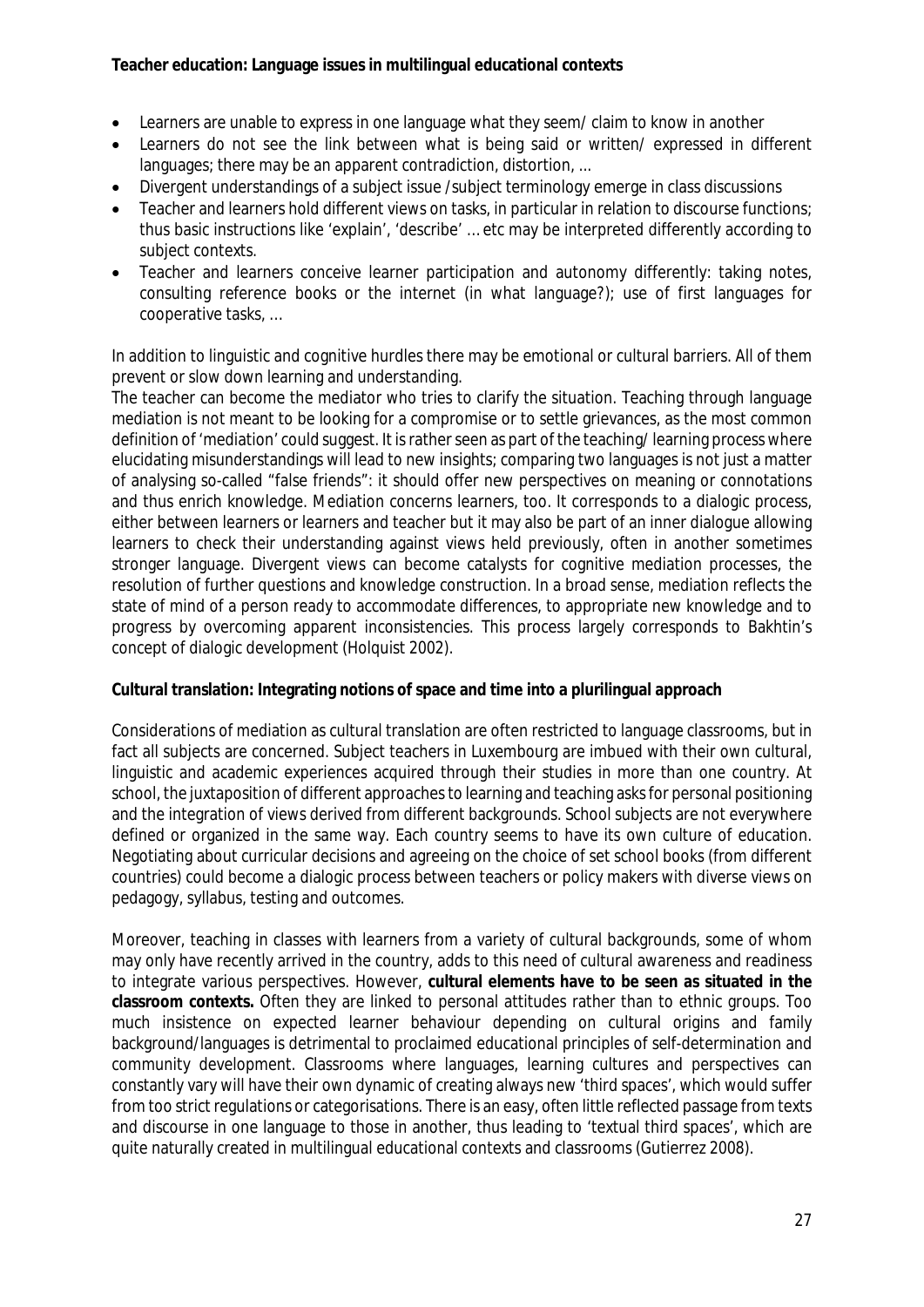Languages and cultures are also very personal and emotional issues where learners and teachers need their own space to work and progress. Connotations and personal experiences of all kinds make some languages more attractive than others to individual learners: for those who apprehend using a foreign language, the advantage of content-based disciplines is that their focus remains primarily on the subject. In these conditions some of the pressure gone, language use in subject classes often reduces performance anxiety, fear of failure (or of making a fool of oneself) in front of peers – and yet provides opportunities for consolidating knowledge of the language and acquiring fluency.

Mediation obviously deals with integrating learning taking place in different spaces, in or outside school. The temporal dimension of plurilingual learning is even more challenging: often basic knowledge is acquired in one language whereas the elaboration takes place at a later moment and in a different language. So referring to earlier acquired subject knowledge is also constructing on skills and knowledge in another language. This is where the interdependence hypothesis and the notion of a common underlying proficiency (CUP), as developed Cummins (1979; 1980) and revisited by Verhoeven (1994), help to understand the complex interaction of languages for learning.

**The use of L1 and other languages in the development of plurilingual learning competences** Mediation also raises the question about the role of L1 in the classroom. In Luxembourg secondary education, Luxembourgish is not considered as a language of instruction for input and learner outcomes. Yet, one may argue that in the natural process of development, the first language – be it Luxembourgish or another language - has a mediating role to clarify, question and facilitate negotiation in case of cognitive conflict or clash with knowledge acquired in other (linguistic) contexts. English is not officially advocated as language of instruction (apart from English language classes), yet gradually more and more situations arise where teachers and learners resort to information in English, especially via the new media. This is likely to become another facet of multilingual learning.

### **Translanguaging**

Translanguaging is related to mediation. For Garcia (2007, 140), this common practice of bi- or multilingual children includes codeswitching but goes beyond it as a more effective means of sensemaking. She defines it as 'the act performed by bilinguals of accessing different linguistic features or various modes of what are described as autonomous languages in order to maximize communicative potential.' In the school context, it is seen as a strategy for learning and could be systematically resorted to for sense-making.

In Luxembourg, teachers and learners can resort to different languages to enrich the construction of knowledge. Often, it involves changing from one mode of communication to another: For example, in a French medium course, a document in German (or even English) may be presented as additional support; it will be discussed in the *langue véhiculaire* (French, in this example) and then without any formal or extensive translation activity become integrated into the learning process (with its focus on content).

For the Luxembourg context, Canagarajah's study on translanguaging in writing (2012, 403) is particularly relevant for its analysis of a multilingual student's writing strategies. Canagarajah has also adopted the term 'codemeshing' which does not consider switching from language to another but rather'treatslanguage as part of an integrated system'. It also 'accommodatesthe possibility of mixing communicative modes and diverse symbol systems (other than language).' Learning in several languages is linked to identity development. Learning as a participant in a multicultural community, with the classroom as common space, is part of the process of social cohesion and citizenship education.

### *In practice:*

Once teachers and learners are conscious of possible benefits of plurilingual exchanges, they can define a space for an effective use of mother tongues and other languages according to needs and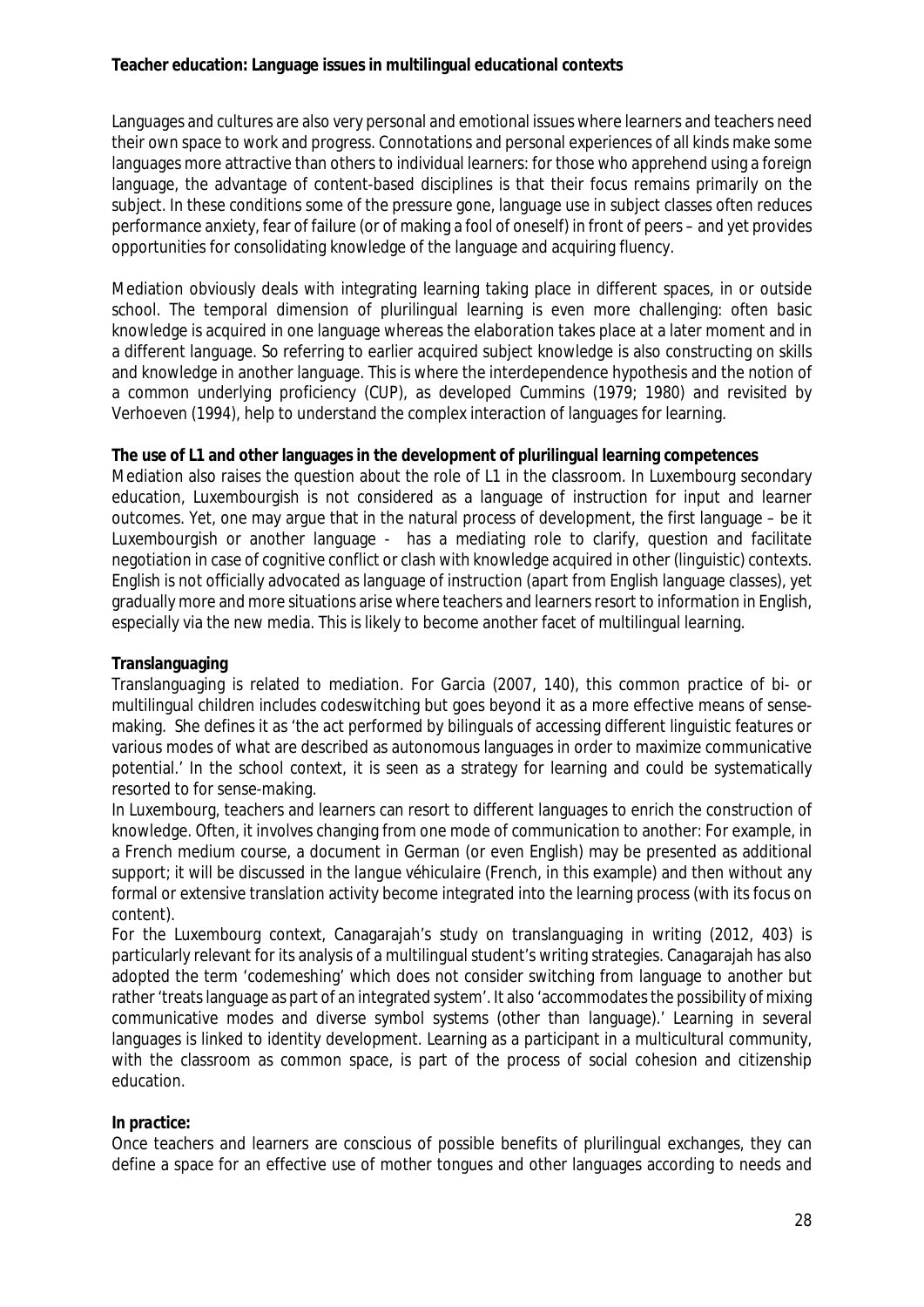aims. Linked to this there should be an awareness of the accompanying process of cultural mediation: switching languages usually implies changing attitudes. The above should have shown that a plurilingual approach relies on very complex and changing personal and institutional variables. **Mediation is a situated process**; a few general principles concerning a language sensitive approach help the reflective teacher choose the appropriate codes, interactions and productions for each stage of subject learning:

**The input will be mainly monolingual**, in the language of instruction, with appropriate scaffolding if required.

**Individual processing and meaning construction is likely to be multilingual**: it may include learners' first or stronger languages and/or other languages of schooling.

The expected **outcome** – the oral and written productions, including those submitted for assessment will be **monolingual**, i.e. in the language of instruction.

There is one consideration which is not often taken into account: One can assume that many learners are also able, at least with some degree of competence, to communicate and give evidence of their acquired skills and subject knowledge in one or two other languages than the officially set languages of instruction. This is what enables them to study and work in a multilingual context, where skills in several languages are indispensable.

They can apply to German and French speaking university of their choice, and are usually accepted without additional language tests. In the past decades, English speaking universities are becoming more and more popular with students, who will have to 'translate' the subject knowledge they have acquired in German/ French into yet another academic language and cultural code. Not all can be prepared at school: what is required is a solid language background and a readiness to adapt to new linguistic, academic and cultural contexts.

**Proposed activities for teacher education workshops**

- Comparing the practice of close translation with word lists in two or three languages to examples of mediation practices integrating two or more languages for different purposes or stages of the learning process.
- Preparing a unit of subject teaching with resources in two or more languages.
- Providing guidelines for note taking when a switch of languages is involved.
- Testing bilingual learning resources / textbooks and commenting on their impact on knowledge construction.
- Transcribing and analysing recorded multilingual classroom situations with a focus on mediation strategies (no material yet available).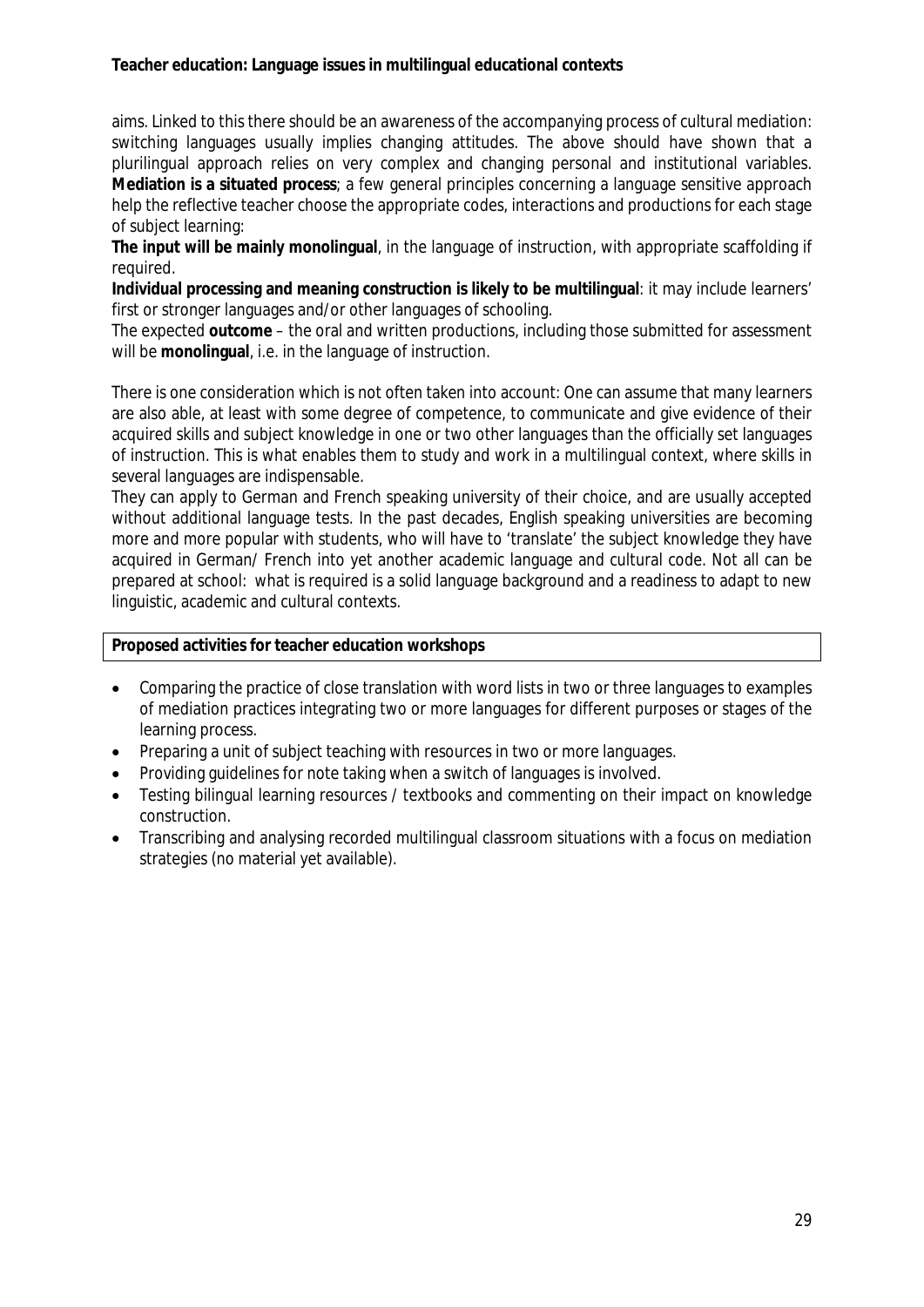# <span id="page-29-0"></span>**7. Evaluating language use, learning / teaching processes and outcomes**

**Driving questions**:

- What aspects of language use can be evaluated in relation to subject learning?
- How can teachers develop their own tools for language evaluation?
- How can evaluation practices support learning processes?

**Key words***: Evaluation, assessment, formative evaluation, observation, portfolio, criteria*

**References**: CEFR, Badertscher/ Bieri; Coyle/ Hood/ Marsh, CoE: PORTFOLIO incl. subject literacy; Vollmer u.a.2010 and Coetzee-Lachmann Diss. 2009

**Targeted teacher competences:**

- Evaluate and reflect on their own choice of language strategies, register …
- Develop teaching material which fosterslearners' language development for knowledge construction
- Give formative feedback that takes into account the link between content and language

Issues of evaluation for language sensitive teaching are analysed in agreement with the general concepts recommended in a module on evaluation practices in schools.

Evaluation and assessment: no difference is made here between the two terms, mostly because in French, the language of educational administration in Luxembourg, the term *évaluation* covers both meanings. The term 'evaluation' is here used as an inclusive term covering both the value of a course, of resources or teacher initiatives/ learner strategies and what is often covered by the term assessment, i.e. the testing or measurement of learners'/ teachers' language skills.

Evaluation issues thus concern different aspects of language use which all interact in the subject classroom. In teacher education, the emphasis will be on the analysis and evaluation of situated practice, which takes into account socio-cultural aspects of specific classroom contexts, rather than general considerations about broad desirable curricular aims and objectives. As content learning is always the ultimate aim, evaluation practices cannot be conceived without the help of subject experts.

### **The evaluation of teachers' language**

A distinction could be made between, on the one hand, the teachers' own language development for instruction and interaction, and on the other hand the support they give to learners for their use of language(s) in subject related areas. In fact, all these aspects are closely linked in teaching/ learning situations.

For evaluation purposes, the main focus should be on their ability to enable learners to acquire or construct subject knowledge. Language is a key medium through which this is achieved. Teachers' use of language *for teaching* can be evaluated through different tools, like the analysis of video-recorded classroom episodes, questionnaires, lesson preparations including information about questioning strategies, …

Criteria and indicators of evaluation can vary. Whether the tools are used for self-evaluation or evaluation by peers or tutors, a clear focus must be defined, e.g. the development of learners' cognitive abilities, the use of subject specific language, general choice of language, the negotiation of meaning, the use of scaffolding, the integration of mediating or translanguaging strategies, … It may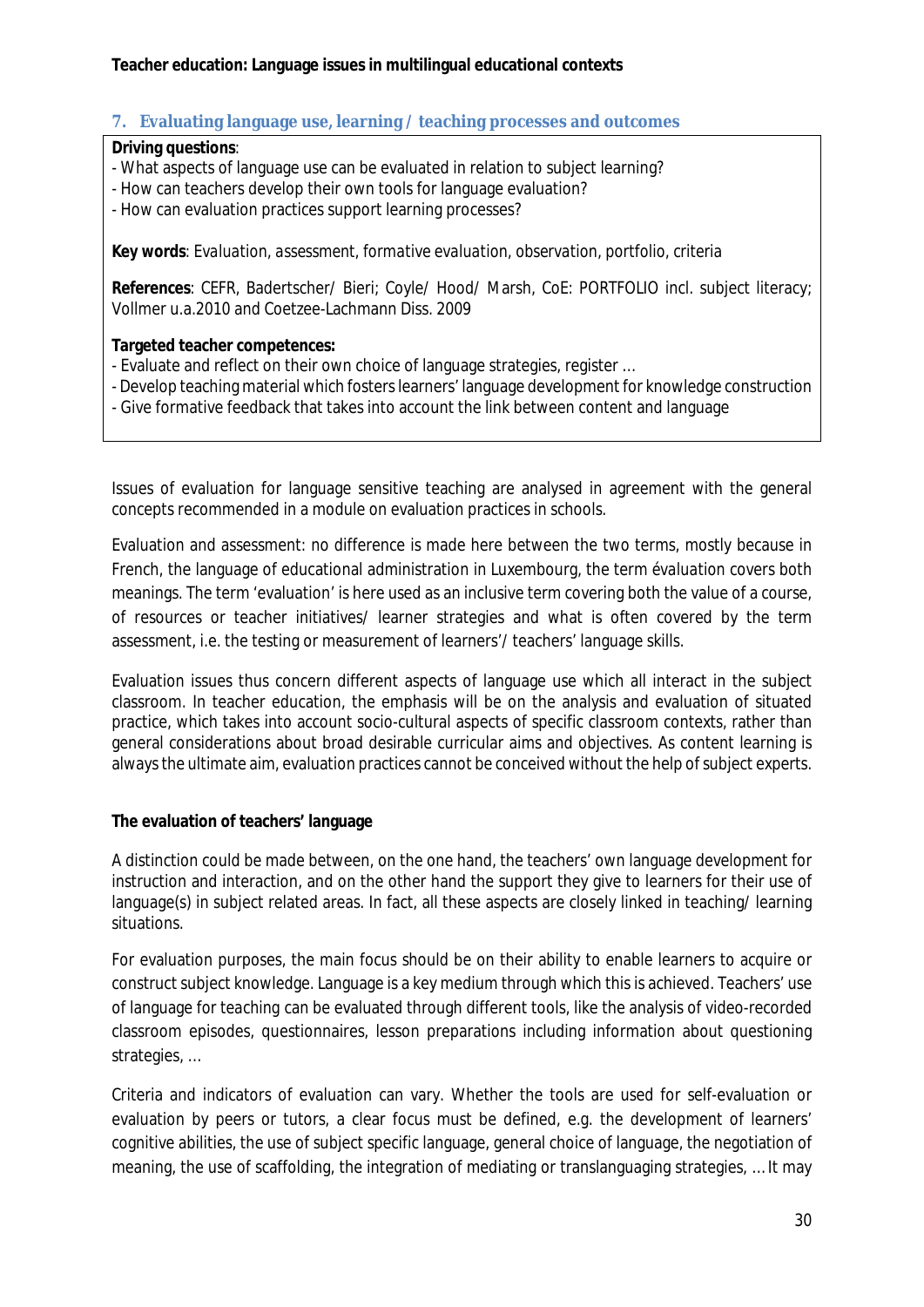be appropriate to include other, non- linguistic modes of communication, such as gestures, space organisation, pace. Of course, elements of general language competence should also be included: fluency, accuracy, range of vocabulary, style and register …

The use of grids can help to define the focus and facilitate formative feedback.

A portfolio approach, fostering teacher responsibility can document the development over a long stretch of time.

**The evaluation of learning resources**

One may distinguish between

- set books (compulsory use)
- additional available resources (optional use, teachers' own choice)
- material produced by teachers themselves

Content learning in Luxembourg occurs through a second or foreign language but most textbooks and other resources are initially produced for mother tongue learners. This is true for set books, prescribed for instruction by the Ministry of Education, but also for the additional material that teachers are free to choose (printed or electronic material). In this case, the teachers' task consists in recognising the challenges that language use presents for their learners and in adapting or complementing whatever is too difficult. In teacher education, a systematic analysis of language components aims at differentiating between subject specific literacies and general language skills, between a receptive and a productive use of language.

Linguistically challenging matters greatly profit from pre-teaching (vocabulary and use in context/ collocational patterns, bi- or trilingual word lists), multimodal approaches ( for example, terminology supported by visual means), scaffolding ( through a step by step approach and questioning), clear structuring based on key words … For these purposes, teachers have to prepare their own material. The evaluation of hand-outs or worksheets requires a double focus: subject learning and language use that gives appropriate support for the targeted content. The development of extra material is a crucial skill in plurilingual learning communities and should become an integral part of teacher education.

**The evaluation of learners' language use**

For subject teachers the evaluation of learners' language has always been a delicate issue. Often the attitude prevails that it is not the subject teachers' job to look after learners' language development. Then language elements beyond subject terminology are either neglected or a deficit oriented attitude focussing on form dominates: language is only checked for spelling and grammar accuracy. The teacher corrects the mistakes, yet does not take them into account for the final assessment or mark. Thisis a tiresome exercise, not very satisfying and often probably ineffective practice aslearners tend to ignore those corrections.

What is proposed in relation to this course is a somewhat different approach: the overall focus should be on key aspects of subject learning (concepts, skills, procedures …) in which language is to be considered as an integral part of knowledge construction.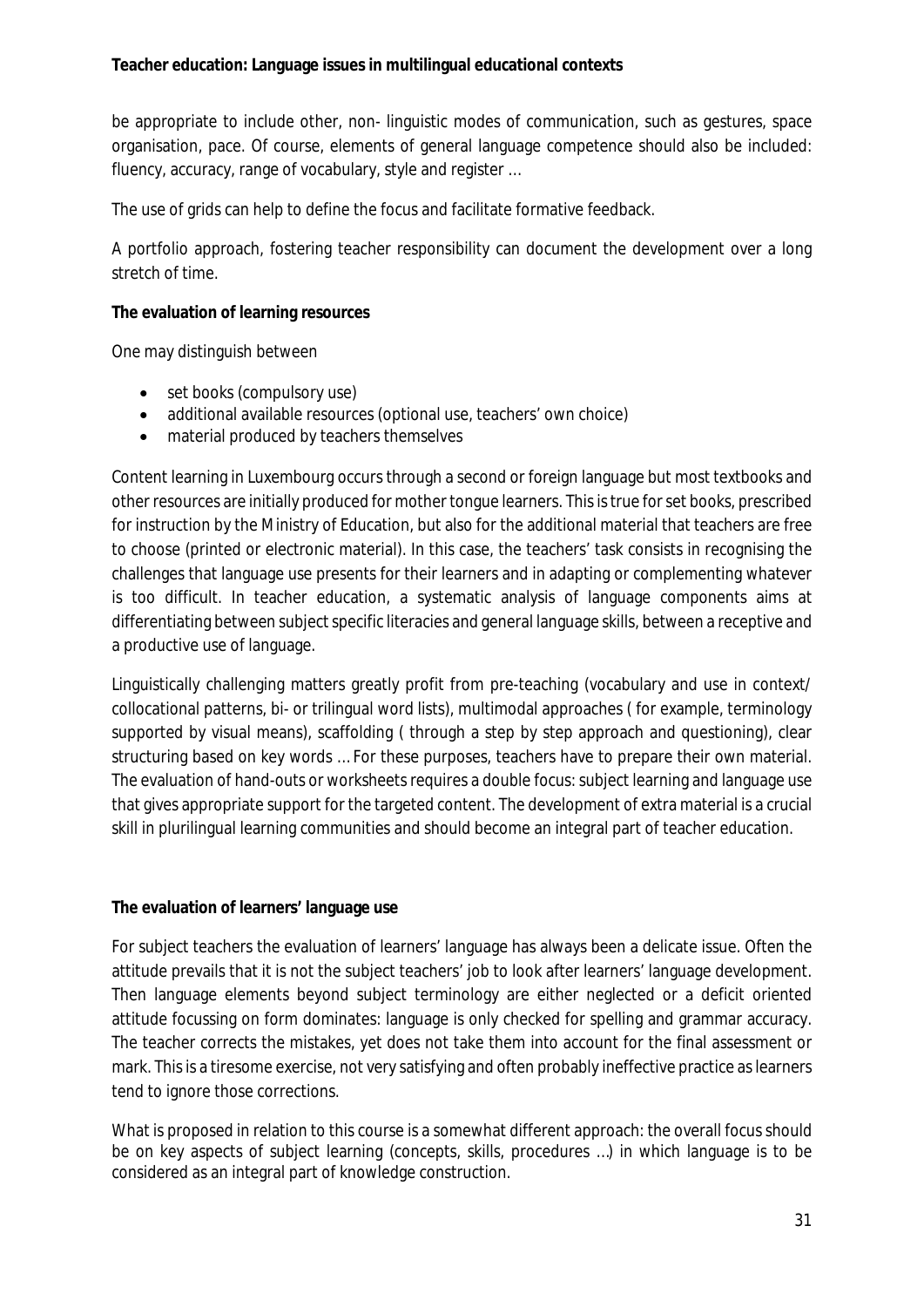On the one hand, the emphasis is on evaluation, i.e. identifying the value and appropriateness of learning processes and strategies. Criteria of reference are based on strategies for the acquisition of content knowledge, aspects of plurilingual interaction, on receptive and productive skills in relation to subject literacies … The outcome is formative feedback focussing on processes and progress. For this purpose, a portfolio-based approach is appropriate and can encompass students' self-evaluation.

On the other hand, the assessment of language use is inevitable. Indeed, the importance of accuracy cannot be underestimated in subject literacy. In many situations, this includes conforming to language norms (spelling, grammar) and discourse functions, respecting pragmatic competences (conventions of genre) and register differences(BICS/ CALP). Especially, in the upper classesthese aspects ofsubject learning are crucial as most learners have no academic first language to go back to if necessary. This is what differentiates learning in a second language in Luxembourg from, for instance, most content and language integrated learning models in other countries, which aim at instructing a subject in a language that comes in addition to learning in the mother tongue.

The presentation and comparison of grids for evaluation in teacher education allow teachers to define their objectives and focus their evaluation (and assessment) practices on situation-specific priorities, i.e. depending on targeted content and learners' language level. Among long lists of criteria (inspired by the previous sections) student teachers learn to make a succinct selection according to classroom situations. Once aware of the role of language for subject knowledge, learners, too, can gradually identify various key aspects.

**Activities for teacher education workshops**

- 1. Making transcripts of video-recorded lesson episodes for the evaluation of language used by teachers and learners.
- 2. Creating evaluation grids for a comparison of textbook material for specific learning situations.
- 3. Analysing learners' written or oral productions to set up evaluation criteria.
- 4. Develop a content-and-language-focused portfolio unit with information on the evaluation process and expected outcomes.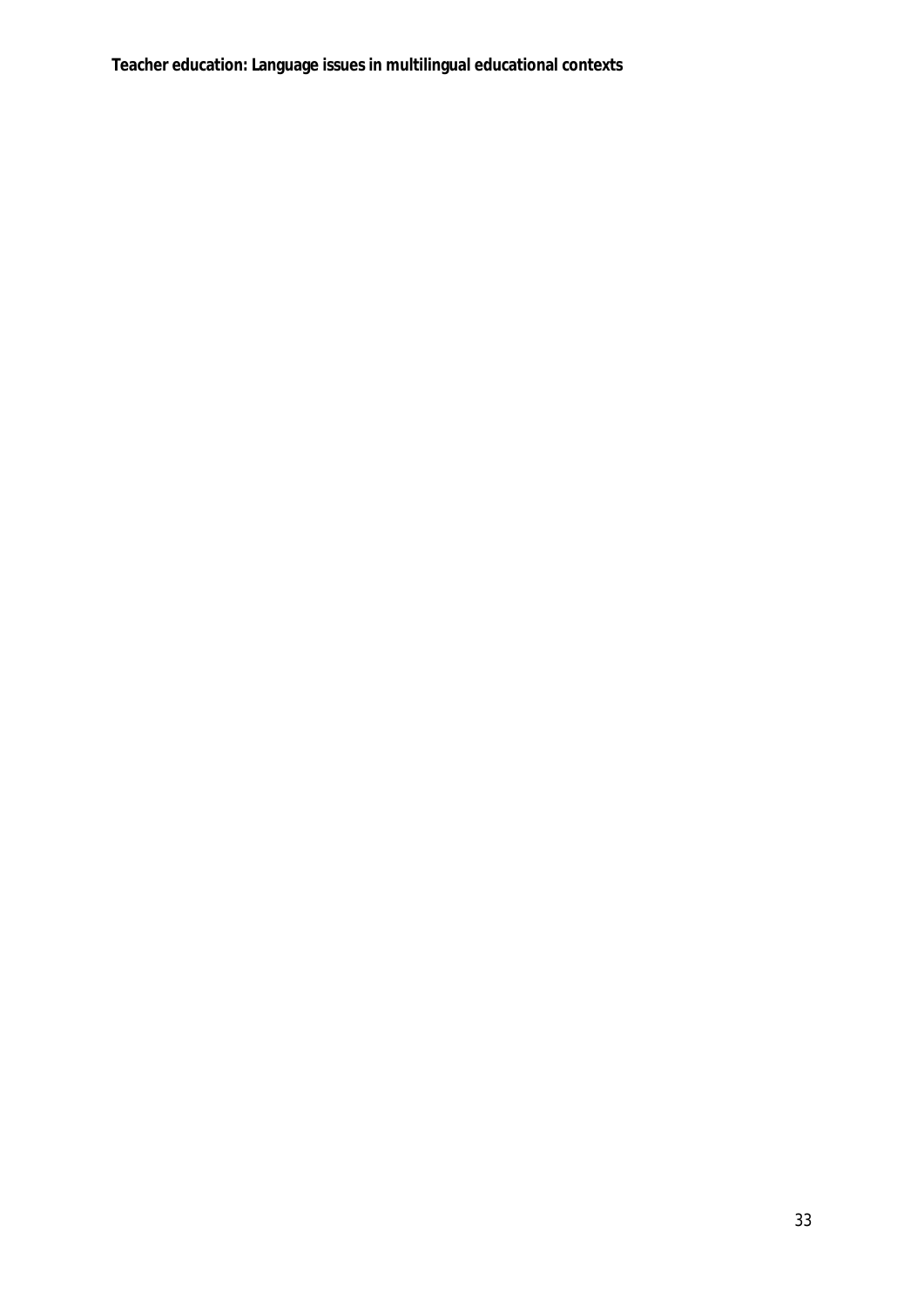# <span id="page-33-0"></span>**Methodological issues in the L2 subject classroom**

Methodological issues cannot be separated from the points discussed above. Language sensitive teachers will find valuable inspiration in related language-focused approaches to learning, such as CLIL/ EMILE, but also in foreign and second language teaching, such as TEFL/TESL, DAZ/DAF, DFU, fle/fls methodology.

Moreover, in teacher education, it makes sense to establish links with general theories of learning (e.g. socio-constructivist theories) and methodological approaches presented in other units (e.g. taskbased learning, cooperative learning, problem-based learning, …).

Training for language sensitive teaching should include specific considerations about

- Planning for language and subject learning (careful progress, differentiated learning, time constraints, …)
- Methods of scaffolding integrating conceptual and linguistic elements
- Use of languages for interaction and knowledge construction in group work
- Portfolio approach with an emphasis on subject and language integrated processes
- Language skills development: in particular, reading skills and text comprehension; interactive learning in L2; academic writing …
- Practices of remediation
- Vocabulary work as part of literacy development,
- Translation, mediation and translanguaging activities for specific learning situations
- Multimodal approaches to facilitate comprehension
- Multilingual interaction and use of L1 for learning purposes

#### **Material development**

**Student teachers learn to**

- adapt resources initially aiming at L1 learners
- provide elements of multilingual support
- **•** create worksheets, evaluation grids for feedback, ...

#### **Differentiation**

Language skills vary greatly according to age groups, type of course and individual abilities. Linguistically heterogeneous classes are an additional challenge for which teachers need support and training.

Depending on classroom contexts, teachers are expected to deal with similar topics at very different levels. As a training activity, student teachers can be invited to prepare a learning unit around the same subject for three different classes. The approach may change; content, targeted competences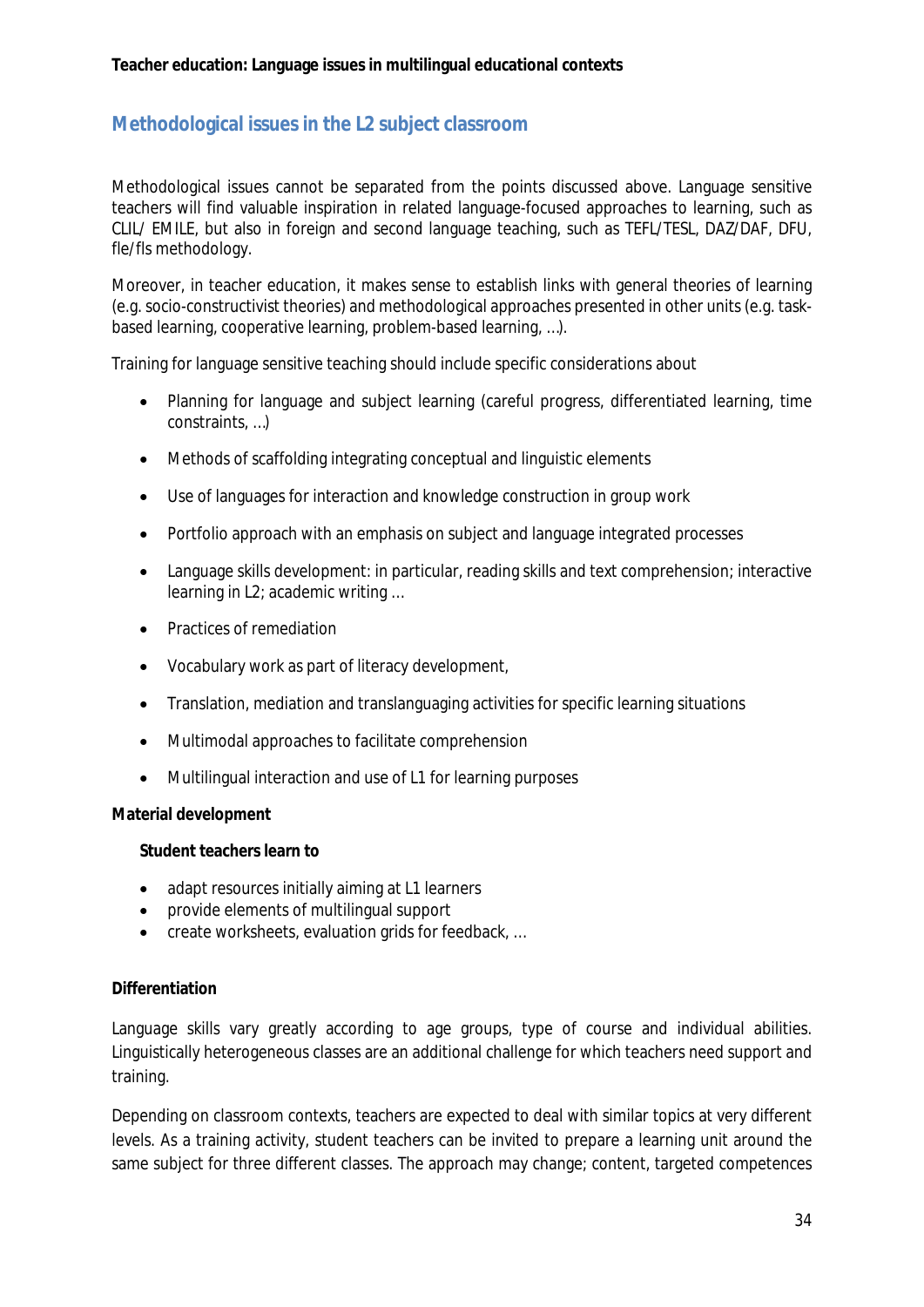or discourse abilities will have to be differentiated and accordingly also the language for input, for interaction and teaching, as well as the formulation of expected learning outcomes.

## **Interdisciplinary projects of teacher education**

For many years a course on interdisciplinary approaches to learning and teaching has been offered by FOPED. It is theory based yet practice driven; explicitly or implicitly, language issues are integrated in the projects planned and implemented by interdisciplinary teams of teachers. This cooperation promotes awareness raising and experience of different approaches to languages, depending on whether they are taught as subjects or used for learning and instruction.

### **Intercultural perspectives on teaching**

Visits to schools running innovative pedagogical projects, to international schools or to schools whose approaches and curricula follow regulations of foreign educational authorities offer opportunities for the encounter with other educational and cultural communities. Student teachers are invited to observe practices, expected outcomes and underlying values before comparing them with those in their own schools. This reflective approach always has a strong focus on the role of languages in educational systems.

For the future, exchange programmes with teacher education departments and schools abroad are being taken into consideration. Such experiences would be powerful tools to promote intercultural understanding among student teachers, academic staff and school practitioners.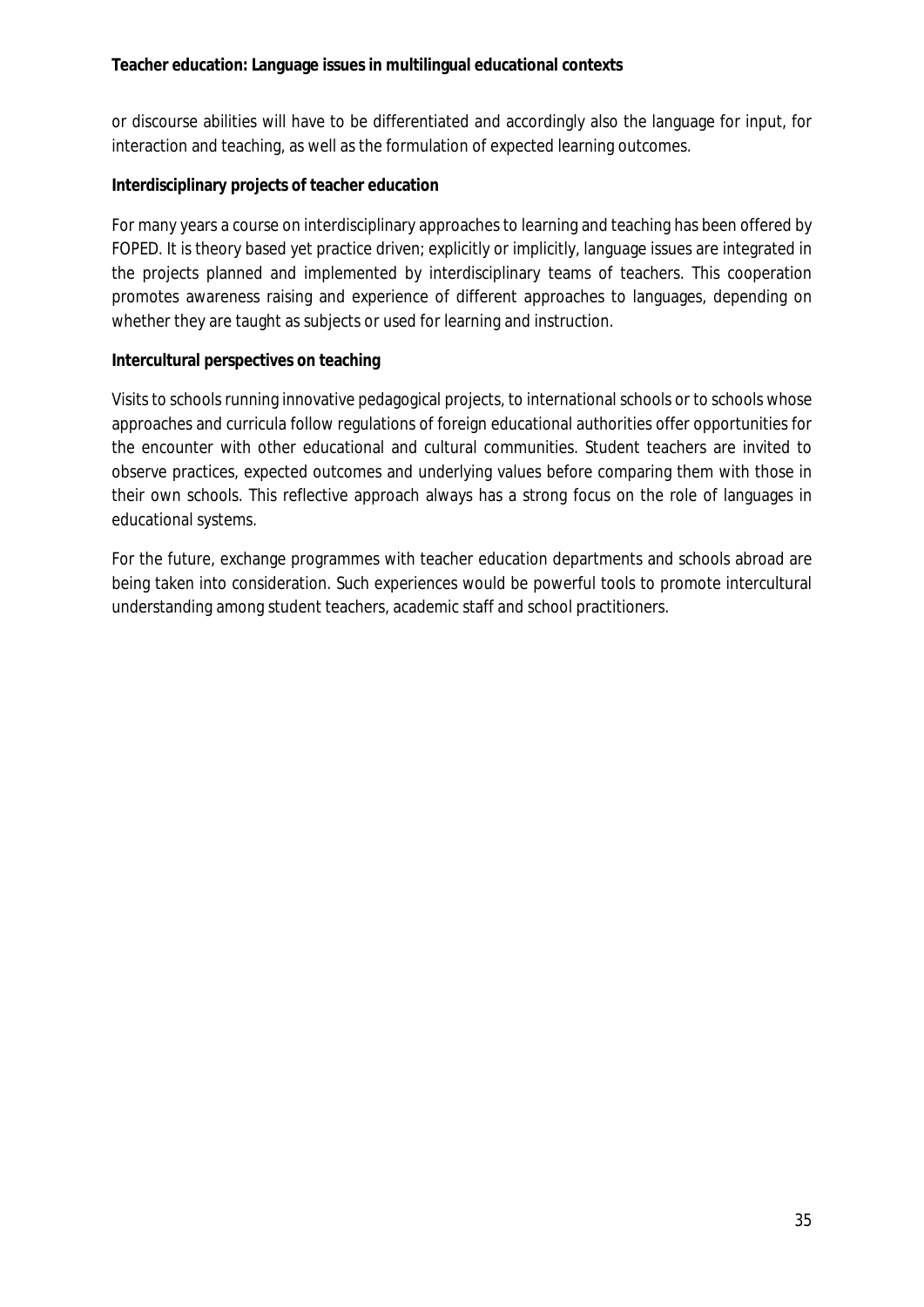# <span id="page-35-0"></span>**Observation and practitioners' research**

Tasks for the observation of (learner and their own teacher) practice as well as small-scale projects are integrated into the course. Student teachers are asked to report to their group, to participate in discussions and conceive alternative approaches in case of unsatisfying results. This is in agreement with the overall experiential approach to teacher development.

Moreover, student teachers can choose a topic related to issues of language sensitive teaching for their *mémoire* or for essays to be inserted in their final portfolio for assessment. All these writings must have a theoretical framework and references to the candidates' own classroom practice.

A vast range of issues related to subject teaching/ learning in L2 can be investigated to document professional development. Usually, studies are linked to a project aiming at testing relatively innovative ways of learning/ teaching. Most student teachers adopt an action research approach and aim at finding answers to recurring questions met in their practice.

Data are collected in various ways, through

- Questionnaires aimed at learners or colleagues,
- $\bullet$  Interviews
- Transcriptions of classroom discourse
- Structured observation
- Video recorded material for the analysis of interaction
- Learner productions
- Comparative studies of teaching material (textbooks, support specifically designed for multilingual classes, …) and their impact on learning processes and outcomes

<span id="page-35-1"></span>The best of these works represent a great resource for innovation in the educational community. Often, an interdisciplinary team or some cooperation between subject teachers and language-assubject teachers is involved. In a multilingual setting, language sensitive teaching is indeed everybody's concern: all teachers are (also) language teachers.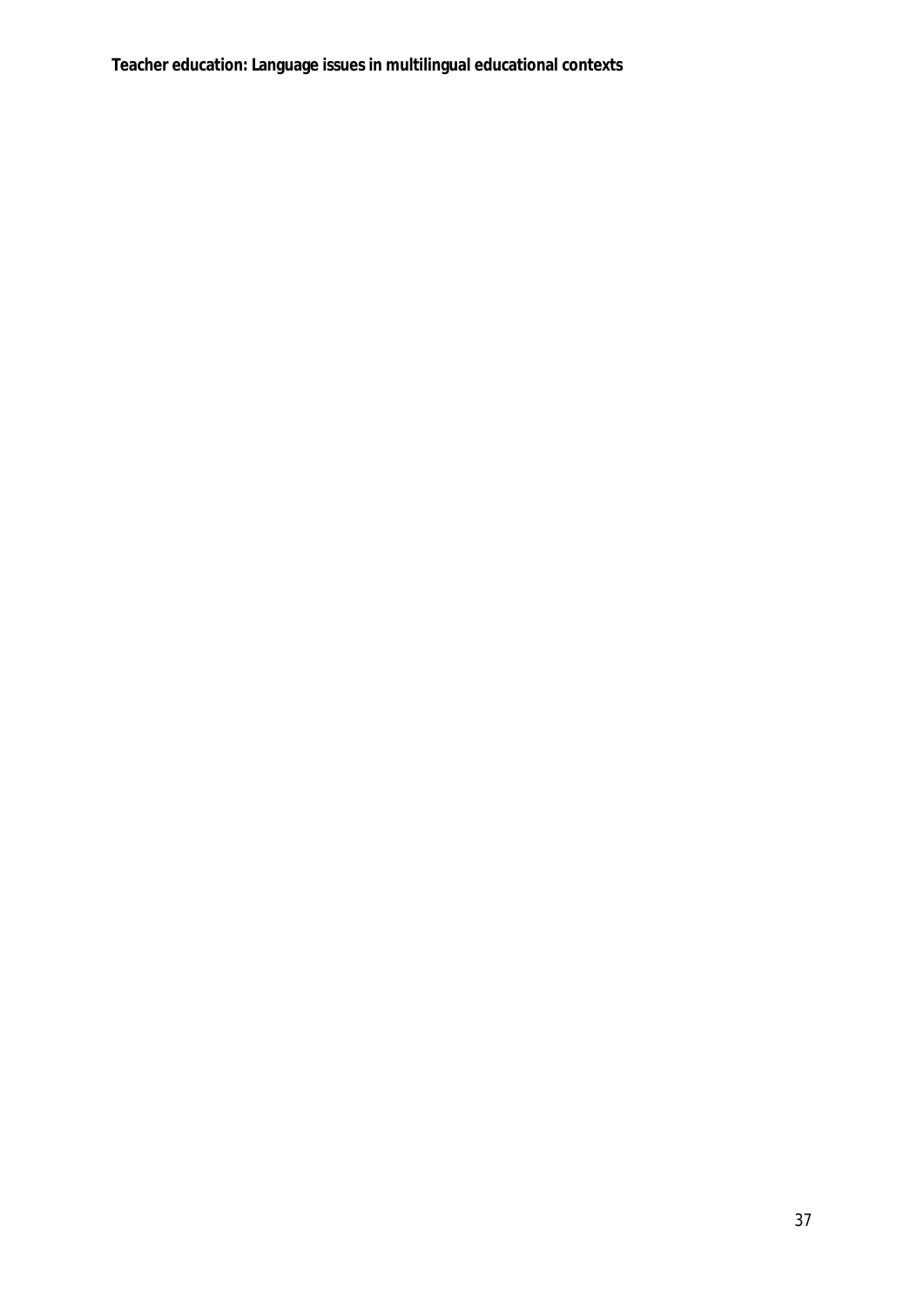# **Reading List**

Anderson, **Lorin W. / Krathwohl [David](http://www.amazon.co.uk/s/ref=ntt_athr_dp_sr_2?_encoding=UTF8&field-author=David%20R.%20Krathwohl&search-alias=books-uk) R. / Airasian, [Peter](http://www.amazon.co.uk/s/ref=ntt_athr_dp_sr_3?_encoding=UTF8&field-author=Peter%20W.%20Airasian&search-alias=books-uk) W. et al.** (2000): *A Taxonomy for Learning, Teaching, and Assessing: A Revision of Bloom's Taxonomy of Educational Objectives*. Pearson.

Badertscher, Hans & Bieri, Thomas (2009) *Wissenserwerb im Content and Language Integrated Learning: Empirische Befunde und Interpretationen*. Bern: Haupt.

Baker, Colin (2011): *Foundations of Bilingual Education and Bilingualism*. 5th edition. Bristol: Multilingual Matters.

Becker-Mrotzek, Michael/Schramm, Karen/Thürmann, Eike & Vollmer, Helmut Johannes (eds.) (2013). *Sprache im Fach. Sprachlichkeit und fachliches Lernen*. Münster: Waxmann (in press).

Bloom, Benjamin S. / Krathwohl, David R. / Masia, [Bertram](http://www.amazon.co.uk/s/ref=ntt_athr_dp_sr_3?_encoding=UTF8&field-author=Bertram%20B.%20Masia&search-alias=books-uk) B. (1965): *Taxonomy of Educational Objectives: Handbook 2* . Longman.

Breidbach, Stephan and Viebrock, Britta (2012) CLIL in Germany: Results from Recent Research in a Contested Field of Education. *International CLIL Research Journal.* Volume 1 (4): 6-16.

Byram, Michael.S. (2012). Language awareness and (critical) cultural awareness - relationships, comparisons and contrasts. *Language Awareness* 21(1-2): 5-13.

Byram, Michael & Hu, Adelheid (2012): Routledge Encyclopedia of Language Teaching and Learning. London: Routledge.

Canagarajah, Suresh (2011): Codemeshing in Academic Writing: Identifying Teachable Strategies of Translanguaging. *The Modern Language Journal*, 95, iii: 401–417.

Casanave, Christine Pearson (2003): *Controversies in Second Language Writing: Dilemmas and Decisions in Research and Instruction* (Michigan Series on Teaching Multilingual Writers). Ann Arbor: University of Michigan Press.

Coffin, Caroline (2006): *Historical Discourse: The language of time, cause and evaluation*. London: Continuum.

Coffin, Caroline (2006): Mapping subject-specific literacies. *NALDIC Quarterly*, 3(3): 13–26.

Coste, Daniel & Simon, Diana-Lee (2009): The plurilingual social actor. Language, citizenship and education. *International Journal of Multilingualism*, Vol. 6, Number 2: 168-185.

Coetzee-Lachmann, Debbie (2009): *Assessment of subject-specific task performance of bilingual geography learners: Analysing aspects of subject-specific written discourse*. Osnabrück: Universität [\(http://elib.ub.uni-osnabrueck.de/publications/diss/E-Diss864\\_thesis.pdf\)](http://elib.ub.uni-osnabrueck.de/publications/diss/E-Diss864_thesis.pdf).

Coyle, Do (2007): Content and Language Integrated Learning: Towards a Connected Research Agenda for CLIL Pedagogies. *The International Journal of Bilingual Education and Bilingualism*. Vol. 10, No. 5: 543-562. <http://dx.doi.org/10.2167/beb459.0>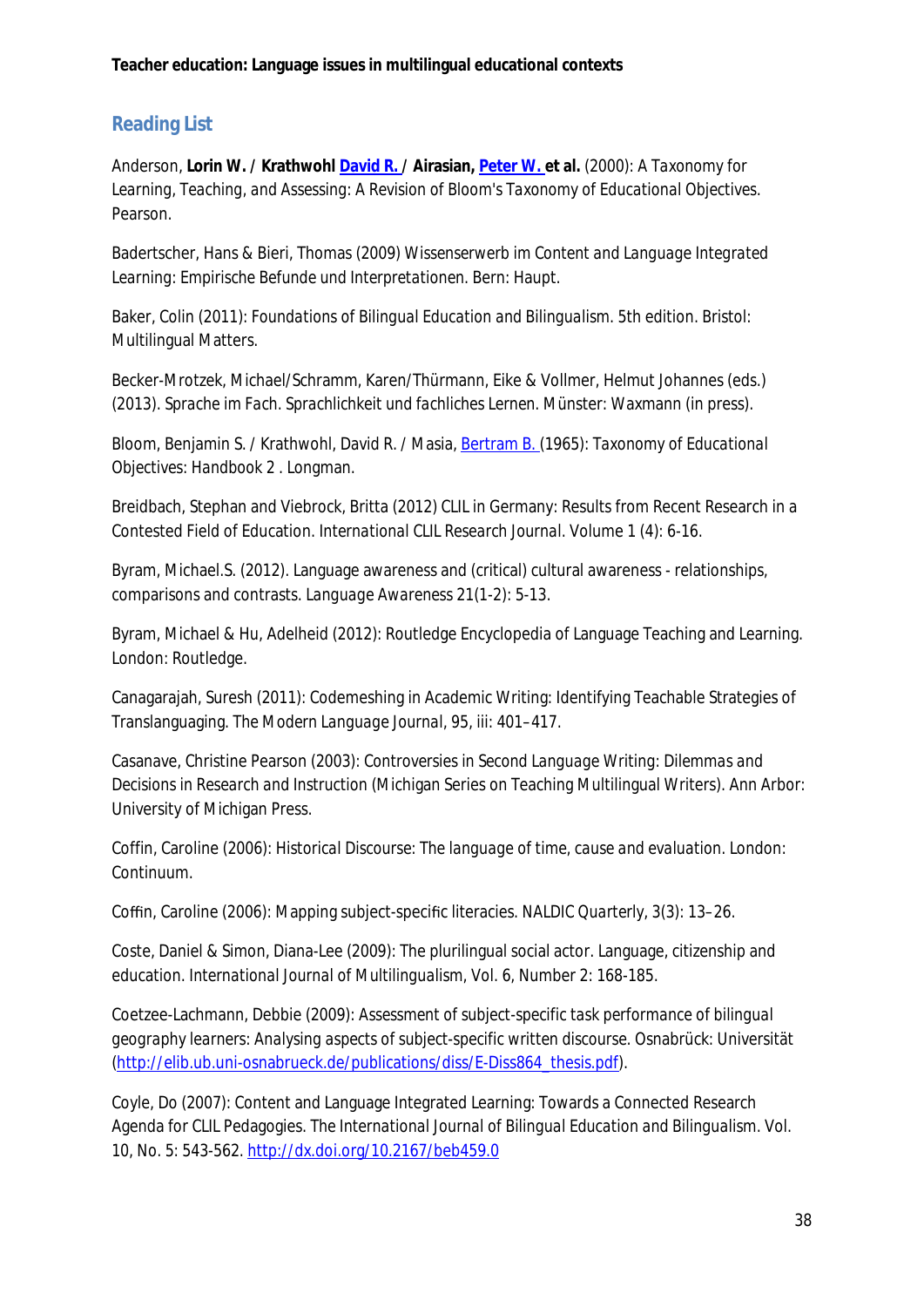Coyle, Do/ Hood, Philip/ Marsh, David (2010) *CLIL: Content and Language Integrated Learning.* Cambridge: Cambridge University Press.

Cummins, Jim (1979): Linguistic Interdependence and the Educational Development of Bilingual Children. *Review of Educational Research*. Spring 1979, 49: 222-251.

--- (1984): Wanted: A theoretical framework for relating language proficiency to academic achievement among bilingual students. In, Rivera, C. (ed.): *Language Proficiency and Academic Achievement*. Clevedon: Multilingual Matters.

Dalton-Puffer, Christiane (2007): *Discourse in Content-and-Language-Integrated Learning (CLIL) classrooms.* New York, Amsterdam: Benjamins.

De Bot, Kees/ Lowie, Wander /Verspoor, Marjolijn (2005): *Second Language Acquisition: An advanced resource book*. London: Routlege.

Doff, Sabine (ed.) (2010). Bilingualer Sachfachunterricht in der Sekundarstufe I. Eine Einführung. Tübingen: Narr.

Duverger, Jean (2005): *L'enseignement en classe bilingue*. Paris: Hachette.

Ehrhart, Sabine / Hélot, Christine / Le Nevez, Adam (éds/eds.) (2010): *Plurilinguisme et formation des enseignants/ Plurilingualism and Teacher Education: Une approche critique/ A Critical Approach*. Frankfurt: Peter Lang.

Elmiger, Daniel/ Näf, Anton/ Reynaud Oudot, Natacha/ Steffen, Gabriela (2010): *Immersionsunterricht am Gymnasium: Eine Fallstudie zur zweisprachigen Maturität in der Schweiz*. Bern: hep Verlag.

Gajo, Laurent (2001): *Immersion, bilinguisme et interaction en classe.* Paris: Didier.

Gajo, Laurent (2007): Linguistic Knowledge and Subject Knowledge: How Does Bilingualism Contribute to Subject Development? *International Journal of Bilingual Education and Bilingualism,* **[Volume](http://www.tandfonline.com/loi/rbeb20?open=10#vol_10) 10**, **[Issue](http://www.tandfonline.com/toc/rbeb20/10/5) 5**: 563-581.

Gajo, Laurent & Berthoud, Anne-Claude (2008): *Construction intégrée des savoirs linguistiques et disciplinaire dans l'enseignement bilingue au secondaire et au tertiaire. Diversité des langues et compétences linguistiques en Suisse. Rapport final.* Genève: Université de Genève.

García, Ofelia/ Bartlett, Lesley / Kleifgen, JoAnne (2007): From Biliteracy to Pluriliteracies. In *Handbook of Applied Linguistics*. Vol. 5: *Multilingualism*, ed. by Peter Auer and Li Wei. Berlin: Mouton/de Gruyter, 207-228.

García, Ofelia/Kleifgen, JoAnne/ Falchi, Lori (2007): Education, Multilingualism and Translanguaging in the 21st century. In *Equity in the Education of Emergent Bilinguals: The case of English Language Learners*. Teachers College, Columbia University: Campaign for Educational Equity, 140-158.

Gee, James P. (2007): *Social Linguistics and Literacies: Ideology in Discourses.* Updated new edition. Taylor & Francis.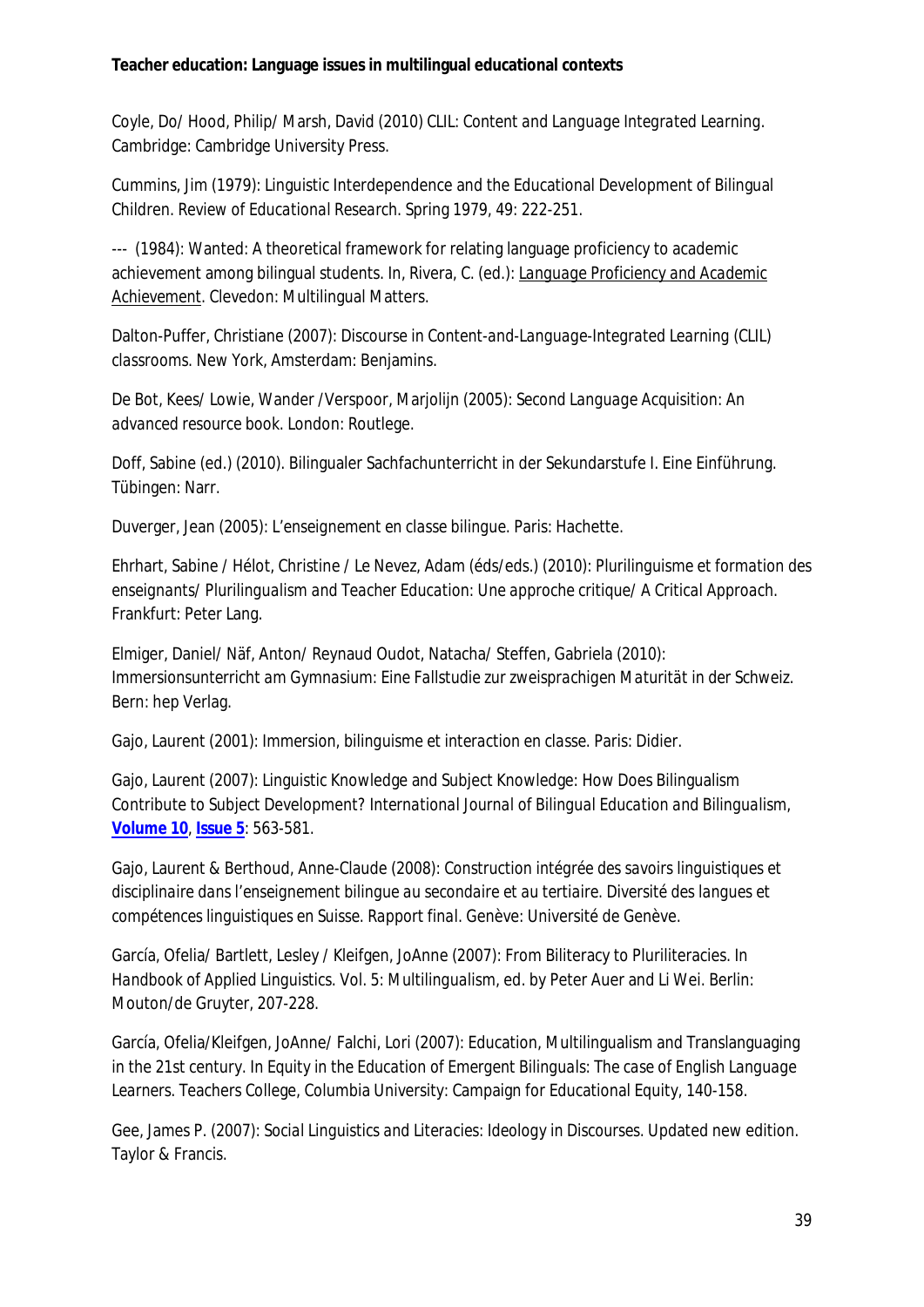--- (1997): Foreword: A discourse approach to language and discourse. In Lankshear, Colin (2007): *Changing Literacies*. Buckingham: Open University Press, xiii –xix.

Geiger-Jaillet, Anemone/ Schlemminger, Gérald/ Le Pape Racine, Christine (2011) : *Enseigner une discipline dans une autre langue: méthodologie et pratiques professionnelles*. Frankfurt a. M.: Peter Lang.

Gutiérrez, K. (2008): Developing a sociocritical literacy in the third space. *Reading Research Quarterly,* 43(2): 148-164.

Hallet, W. (2012). Semiotic Translation and Literacy Learning in CLIL. In D. Marsh & O. Meyer (eds.), *Quality Interfaces: Examining Evidence & Exploring Solutions in CLIL* (191–201). Eichstaett: Eichstaett Academic Press.

Hallet, Wolfgang (2013). Generisches Lernen im Fachunterricht. In: Becker-Mrotzek, Michael/ Schramm, Karen/Thürmann, Eike & Vollmer, Helmut Johannes (eds.) (2013). *Sprache im Fach. Sprachlichkeit und fachliches Lernen*. Münster: Waxmann pp. 41-57 (in press).

Halliday, Michael A.K., Matthiessen, Christian M.I.M. (1999): *Construing Experience Through Meaning: A Language-based Approach to Cognition*. London: Continuum.

Holquist, Michael (2002): *Dialogism: Bakhtin and His World*. "nd edition. London: Routledge.

Hu, Adelheid & Decke-Cornhill, Helene (2007): *Sprachen lernen und lehren: Die Perspektive der Bildungsgangforschung*. Wiesbaden: Budrich Verlag.

Jay L. [Lemke](http://www.google.lu/search?hl=de&tbo=p&tbm=bks&q=inauthor:%22Jay+L.+Lemke%22) (1990): *Talking Science: Language, Learning, and Values*. Westport, Connecticut: Greenwood Publishing Group.

Kadi, Latifa (2009): De la littéracie et des contextes, *Synergies Algérie* numéro 6, 2009: 11-17.

Kress, Gunther / Tsatsarelis, Charalampos/Jewitt, Carey / Ogborn, Jon (2001). *Multimodal teaching and learning: The rhetorics of the science classroom*. London: Continuum.

Kress, Gunther and van Leeuwen, Theo (2006): *Reading Images: The grammar of visual design*. London: Routledge.

Kruczinna, Rolf (2009): Die Sache zur Sprache bringen. Spracharbeit geht im Fachunterricht von der Sache aus. In: *Fremdsprache Deutsch* 40/2009: 29-34.

Kühn, Bärbel & Langner Michael (2011) Portfolios – ePortfolios – Plattformen. *Fremdsprache Deutsch*. Heft 45: 44-47.

Lantolf, James P. (ed. and author) (2000): *Sociocultural Theory and Second Language Learning*. Oxford: Oxford University Press.

Lantolf, James P. & Thorne, Steven L. (2006): *Sociocultural Theory and the Genesis of Second Language Development*. Oxford: Oxford University Press.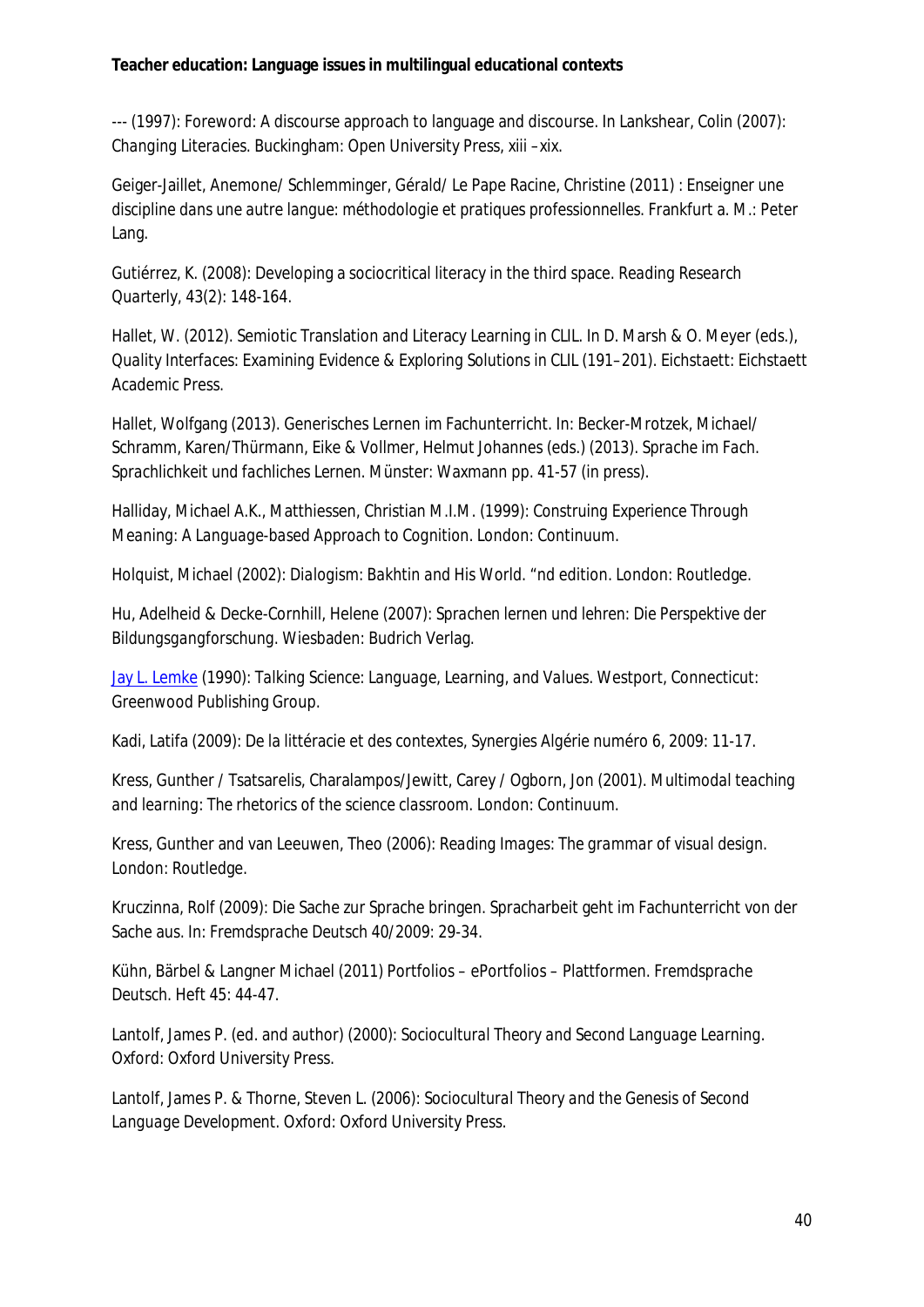Leaver, Betty Lou & Shektman, Boris (eds) (2002): *Developing Professional-Level Language Proficiency*. Cambridge: Cambridge University Press.

Leisen, Josef (ed.) (2003): *Methoden-Handbuch*. *Deutschsprachiger Fachunterricht*. Bonn: Varus.

Lightbown, Patsy M. & Spada, Nina (2006): *How Languages are Learned*, 3rd edition. Oxford: Oxford University Press.

Luke, Allan/ Freebody, Peter and Land, Ray (2000): *Literate Futures: Review of literacy education*. Brisbane: Education Queensland.

Martin, James R. (1999): Mentoring Semogenesis: 'Genre-based' literacy pedagogy. In: Christie, Frances (ed.) *Pedagogy and the Shaping of Consciousness,* 123-155. London: Continuum.

Martin, James R. (2009): Genre and language learning: a social semiotic perspective. *Linguistics and Education*, Volume 20, Issue 1, January 2009: 10-21.

Mehisto, Peeter/ Marsh, David & Frigols, María Jesús (2008): *Uncovering CLIL: Content and Language Integrated Learning in Bilingual and Multilingual Education*. Oxford: Macmillan.

Mercer, Neil & Howe, Christine (2012): Explaining the dialogic processes of teaching and learning: The value and potential of sociocultural theory, *Learning, Culture and Social Interaction*, Volume 1, Issue 1, March 2012: 12-21.

Olson, David R. & Torrance, Nancy (eds.) ( 2009): *The Cambridge Handbook of Literacy*. Cambridge: Cambridge University Press.

Reissner, Christina **(2011): Das Interkomprehensionskonzept EuroCom – eine Alternative zu herkömlichen Tertiärspracherwerbsmodellen? In : Busch-Lauer, Ines-Andrea & Fiedler, Sabine (2011):** *Sprachraum Europa- Alles Englisch oder ...?* **Berlin: Frank und Timme, 143-160.**

Sauter, Mireille (2000): Formation de l'esprit scientifique avec les narrations de recherche au cycle central du collège. REPERES - IREM. N° 39 - avril 2000: 7-20.

Schiesser , Daniel & Claudio Nodari (2007): *Förderung des Leseverstehens in der Berufsschule*. Bern h.e.p. Verlag.

Schmoelzer-Eibinger, Sabine & Weidacher, Georg (eds.) (2007): *[Textkompetenz:](http://www.amazon.de/Textkompetenz-Eine-Schl%C3%BCsselkompetenz-ihre-Vermittlung/dp/3823363603/ref=sr_1_1?s=books&ie=UTF8&qid=1352668508&sr=1-1) Eine [Schlüsselkompetenz](http://www.amazon.de/Textkompetenz-Eine-Schl%C3%BCsselkompetenz-ihre-Vermittlung/dp/3823363603/ref=sr_1_1?s=books&ie=UTF8&qid=1352668508&sr=1-1) und ihre Vermittlung.* Tübingen: Günther Narr Verlag.

Schmölzer-Eibinger, Sabine (2008). *Lernen in der Zweitsprache. Grundlagen und Verfahren der Förderung von Textkompetenz in mehrsprachigen Klassen.* Tübingen: Narr. (Europäische Studien zur Textlinguistik, Bd. 5.).

Schmölzer-Eibinger, Sabine (2013). Sprache als Basis des Lernens im Fach. In: Becker-Mrotzek, M./Schramm, K./Thürmann, E. & Vollmer, H.J. (eds.), *Sprache im Fach. Sprachlichkeit und fachliches Lernen*. Münster: Waxmann, 3-22 (in press).

Selinker, L., (1972): Interlanguage, *IRAL-International Review of Applied Linguistics in Language Teaching,* 10:3 (1972), pp.209-231.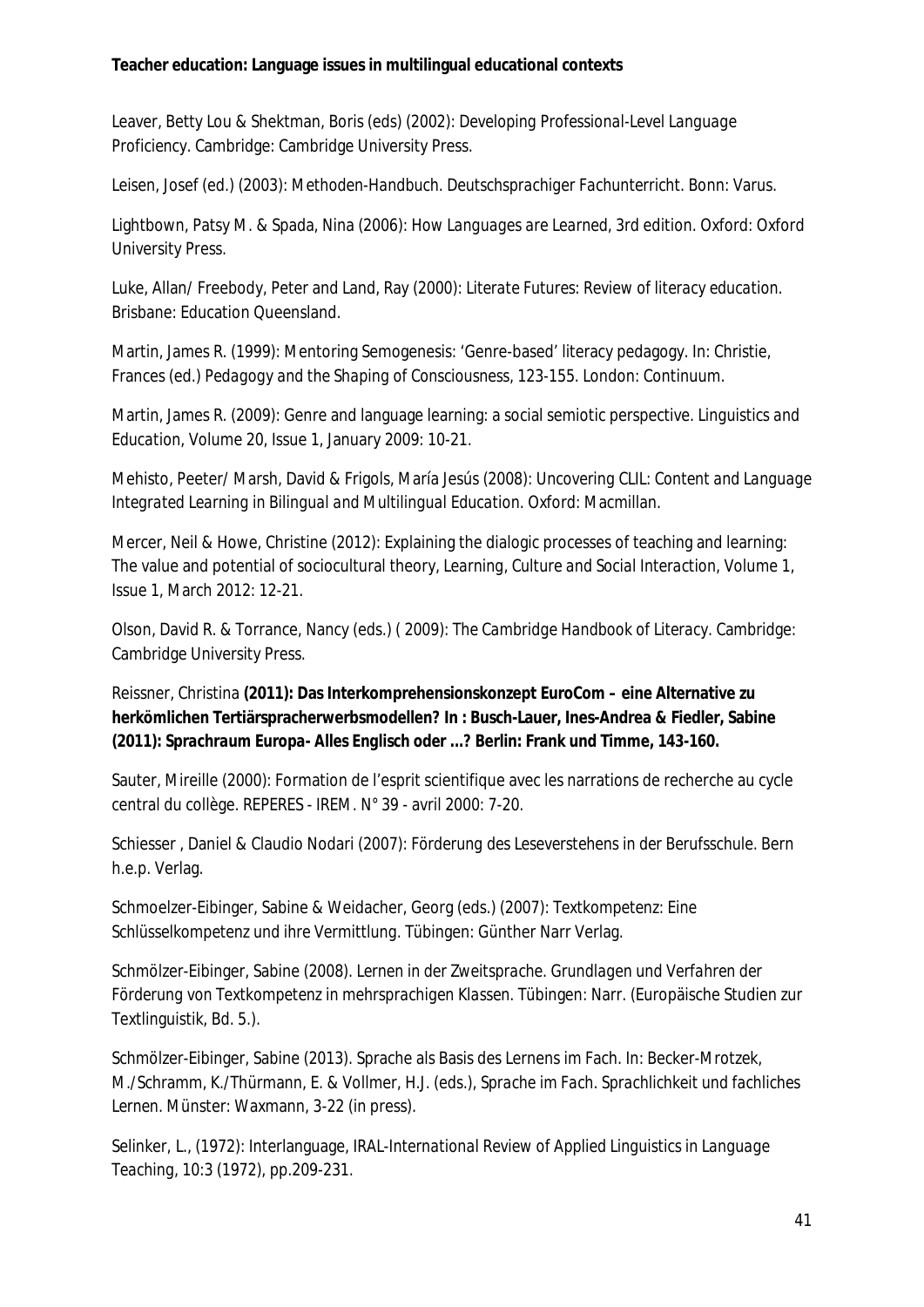Serra, Cecilia/ (2004): Les savoirs disciplinaires et linguistiques. In, Bothorel, Arlette/ Colinet, Jean-Claude/ Morgen, Daniel: *Enseigner en classe bilingue. Actes de l'Université d'automne 'Former les enseignants des classes bilingues français-langues secondes, langues régionales'*, octobre 2002. Paris: Ministère de l'Éducation Nationale, 90-102.

Swain, Merrill (2000): The output hypothesis and beyond: Mediating acquisition through collaborative dialogue. In: Lantolf, James P. (2000): *Sociocultural Theory and Second Language Learning*. Oxford: Oxford University Press, 97-114.

Thürmann, Eike (2010). Zur Konstruktion von Sprachgerüsten im bilingualen Sachfachunterricht. In: Doff, Sabine (ed.) (2010). *Bilingualer Sachfachunterricht in der Sekundarstufe I. Eine Einführung*. Tübingen: Narr, 137-153.

Thürmann, Eike/Vollmer; Helmut Johannes (2013). Schulsprache und Sprachsensibler Fachunterricht: Eine Checkliste mit Erläuterungen. In: Röhner, Charlotte & Hövelbrinks, Britta (eds.), *Fachbezogene Sprachförderung in Deutsch als Zweitsprache*. Weinheim: Beltz Juventa, 212-233.

Unsworth, Len (2001): *Teaching multiliteracies across the curriculum: Changing contexts of text and image in classroom practice*. Buckingham: Open University Press.

Verhoen, Ludo T. (1994): Transfer in Bilingual Development: The Linguistic Interdependence Hypothesis revisited. *Language Learning* 44: 3 September 99: 381-415.

Vollmer, Helmut Johannes (2010). Fachkompetenz als fachbasierte Diskursfähigkeit am Beispiel Geographie. In: Doff, Sabine (ed.) (2010). *Bilingualer Sachfachunterricht in der Sekundarstufe I. Eine Einführung*. Tübingen: Narr, 242-257.

Vollmer, Helmut J. & Thürmann, Eike (2010): Zur Sprachlichkeit des Fachlernens: Modellierung eines Referenzrahmens für Deutsch als Zweitsprache. In Ahrenholz, Bernt (eds.): *Fachunterricht und Deutsch als Zweitsprache*. Tübingen: Narr Verlag, 107-132.

Vollmer, Helmut Johannes & Thürmann, Eike (2013). Sprachbildung und Bildungssprache als Aufgabe aller Fächer der Schule. In: Becker-Mrotzek, Michael/Schramm, Karen/Thürmann, Eike & Vollmer, Helmut Johannes (eds.), *Sprache im Fach. Sprachlichkeit und fachliches Lernen*. Münster: Waxmann, 23-39.

Vygotsky, Lev S., Kozulin, Alex (ed.) (1986): Thought and Language, Revised Edition. Cambridge, Massachusetts: MIT Press.

Zwiers, Jeff (2008): *Building Academic Language: Essential Practices for Content Classrooms*. San Francisco: Jossey-Bass.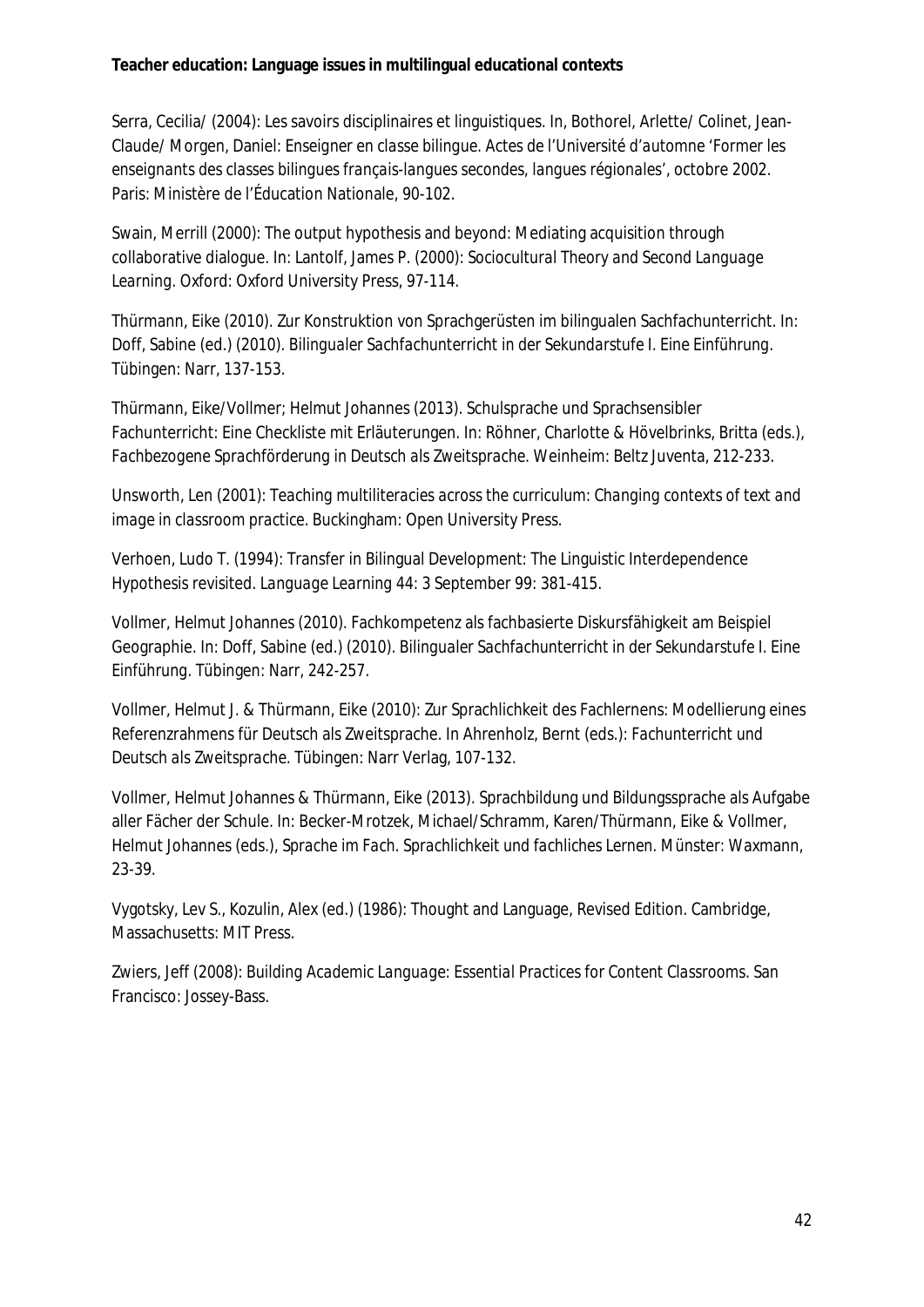**Websites**

Béliard, Jérôme/ Gravé-Rousseau, Guillaume [http://www.emilangues.education.fr/files/par](http://www.emilangues.education.fr/files/par-rubriques/L_EMILE_d_hier_a_aujourdhui_G_Grave-Rousseau.pdf)[rubriques/L\\_EMILE\\_d\\_hier\\_a\\_aujourdhui\\_G\\_Grave-Rousseau.pdf](http://www.emilangues.education.fr/files/par-rubriques/L_EMILE_d_hier_a_aujourdhui_G_Grave-Rousseau.pdf) ; [http://www.aplv](http://www.aplv-languesmodernes.org/IMG/pdf/1-2008_simulation_globale.pdf)[languesmodernes.org/IMG/pdf/1-2008\\_simulation\\_globale.pdf](http://www.aplv-languesmodernes.org/IMG/pdf/1-2008_simulation_globale.pdf)

CeSiJe (ed.) (2007): *Réajustement de l'enseignement des langues: Plan d'action 2007-2009: contribuer au changement durable du système éducatif par la mise en œuvre d'une politique linguistique éducative.*

[http://www.men.public.lu/publications/syst\\_educatif\\_luxbg/langues/070315\\_plan\\_action\\_langues/i](http://www.men.public.lu/publications/syst_educatif_luxbg/langues/070315_plan_action_langues/index.html?highlight=R%C3%A9ajustement+de+l%27enseignement+des+langues) [ndex.html?highlight=R%C3%A9ajustement+de+l%27enseignement+des+langues](http://www.men.public.lu/publications/syst_educatif_luxbg/langues/070315_plan_action_langues/index.html?highlight=R%C3%A9ajustement+de+l%27enseignement+des+langues)

CLIL across contexts: A scaffolding framework for CLIL teacher education (2009)

EUCIM-TE: European Core Curriculum for teacher education and further training: raise teacher competencies to teach immigrant multilingual pupils (2008-2010). <http://www.eucim-te.eu/32341>

Council of Europe, Workshop on Subject Literacies 2012. [http://www.coe.int/t/dg4/linguistic/SemLangScol12\\_Prog\\_Texts\\_EN.asp#TopOfPage](http://www.coe.int/t/dg4/linguistic/SemLangScol12_Prog_Texts_EN.asp#TopOfPage)

Hafner, Andrew W. Habana, "Production of Third Spaces for Immigrant English Language Learners: (Re)Negotiating Identity and Discourse in the Secondary Classroom" (2012). *Open Access Dissertations.* Paper 502. [http://scholarworks.umass.edu/open\\_access\\_dissertations/502](http://scholarworks.umass.edu/open_access_dissertations/502)

Hallet, Wolfgang (2010): Mehrsprachige Bildung: Die (Fremd-)Sprachlichkeit des Wissens, semiotische Übersetzung und fremdsprachige Sachfach-*literacy .* DGFF Regionaltagung "Bilinguales Lehren und Lernen" Bergische Universität Wuppertal, 23.02.2010. [http://podcast.uni](http://podcast.uni-wuppertal.de/2010/06/01/dgff-regionaltagung-bilinguales-lehren-und-lernen/)[wuppertal.de/2010/06/01/dgff-regionaltagung-bilinguales-lehren-und-lernen/](http://podcast.uni-wuppertal.de/2010/06/01/dgff-regionaltagung-bilinguales-lehren-und-lernen/)

*[http://clil.uni.lu/CLIL/CLIL\\_3\\_files/3\\_Introduction\\_Multimodality\\_en.pdf](http://clil.uni.lu/CLIL/CLIL_3_files/3_Introduction_Multimodality_en.pdf)*

*[http://clil.uni.lu/CLIL/CLIL\\_4\\_files/4\\_Introduction\\_Interaction\\_en.pdf](http://clil.uni.lu/CLIL/CLIL_4_files/4_Introduction_Interaction_en.pdf)*

*[http://clil.uni.lu/CLIL/CLIL\\_5\\_files/5\\_Introduction\\_Subject\\_Literacies\\_en.pdf](http://clil.uni.lu/CLIL/CLIL_5_files/5_Introduction_Subject_Literacies_en.pdf)*

*[http://clil.uni.lu/CLIL/CLIL\\_8\\_files/8\\_Introduction\\_Context\\_Culture\\_en.pdf](http://clil.uni.lu/CLIL/CLIL_8_files/8_Introduction_Context_Culture_en.pdf)*

*[http://clil.uni.lu/CLIL/Project\\_files/CLIL\\_Project\\_Final\\_Report.pdf](http://clil.uni.lu/CLIL/Project_files/CLIL_Project_Final_Report.pdf)*

*Krashen Stephen D (1981) Second Language Acquisition and Second Language Learning [http://sdkrashen.com/SL\\_Acquisition\\_and\\_Learning/SL\\_Acquisition\\_and\\_Learning.pdf](http://sdkrashen.com/SL_Acquisition_and_Learning/SL_Acquisition_and_Learning.pdf)*

Krashen, Stephen D. (1981): Second Language Acquisition and Second Language Learning. Pergamon Press. [http://sdkrashen.com/SL\\_Acquisition\\_and\\_Learning/SL\\_Acquisition\\_and\\_Learning.pdf](http://sdkrashen.com/SL_Acquisition_and_Learning/SL_Acquisition_and_Learning.pdf)

Langer, Elisabeth (2007): Content and Language Integrated Learning (CLIL) in Science Education. Wien. [https://www.imst.ac.at/imst-wiki/images/f/fe/564\\_Langfassung\\_Langer.pdf](https://www.imst.ac.at/imst-wiki/images/f/fe/564_Langfassung_Langer.pdf)